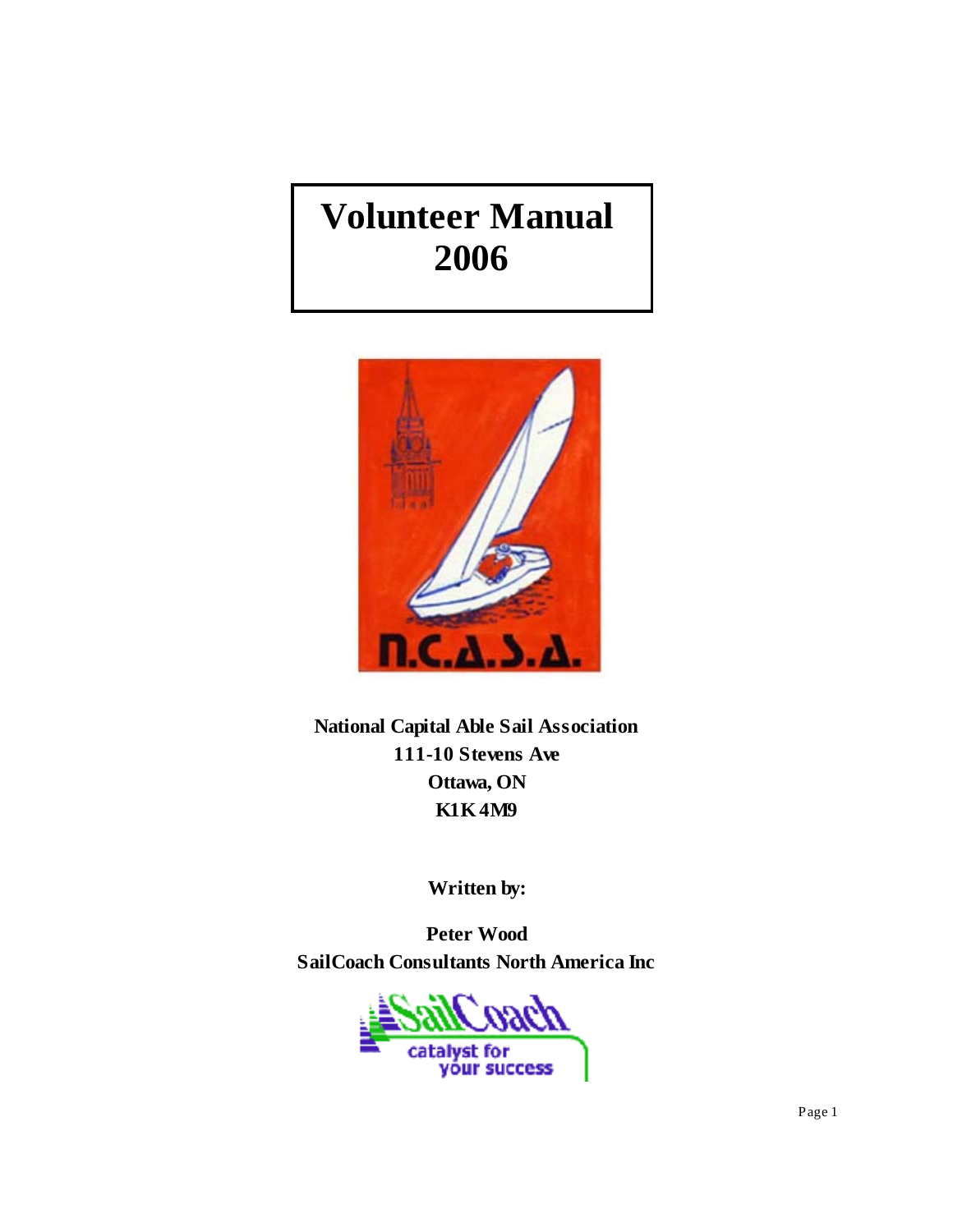**Written by:**

**Peter Wood SailCoach Consultants North America Inc 170 Kehoe Street Ottawa, ON. Canada K2B 6A5**

**tel 613-820-7618**

**peter@sailcoach.ca**



Special thanks to

Rachelle Halpenny Bernard Pagurek Joyce Pagurek Katie Paialunga George Simpson

Disabled Sailing Association of British Columbia Disabled Sailing Association of Alberta Quinte Sailability (for providing their volunteer manuals as examples)

*This manual may be reproduced without amendment provided that National Capital Able Sail Association and the author are given proper credit*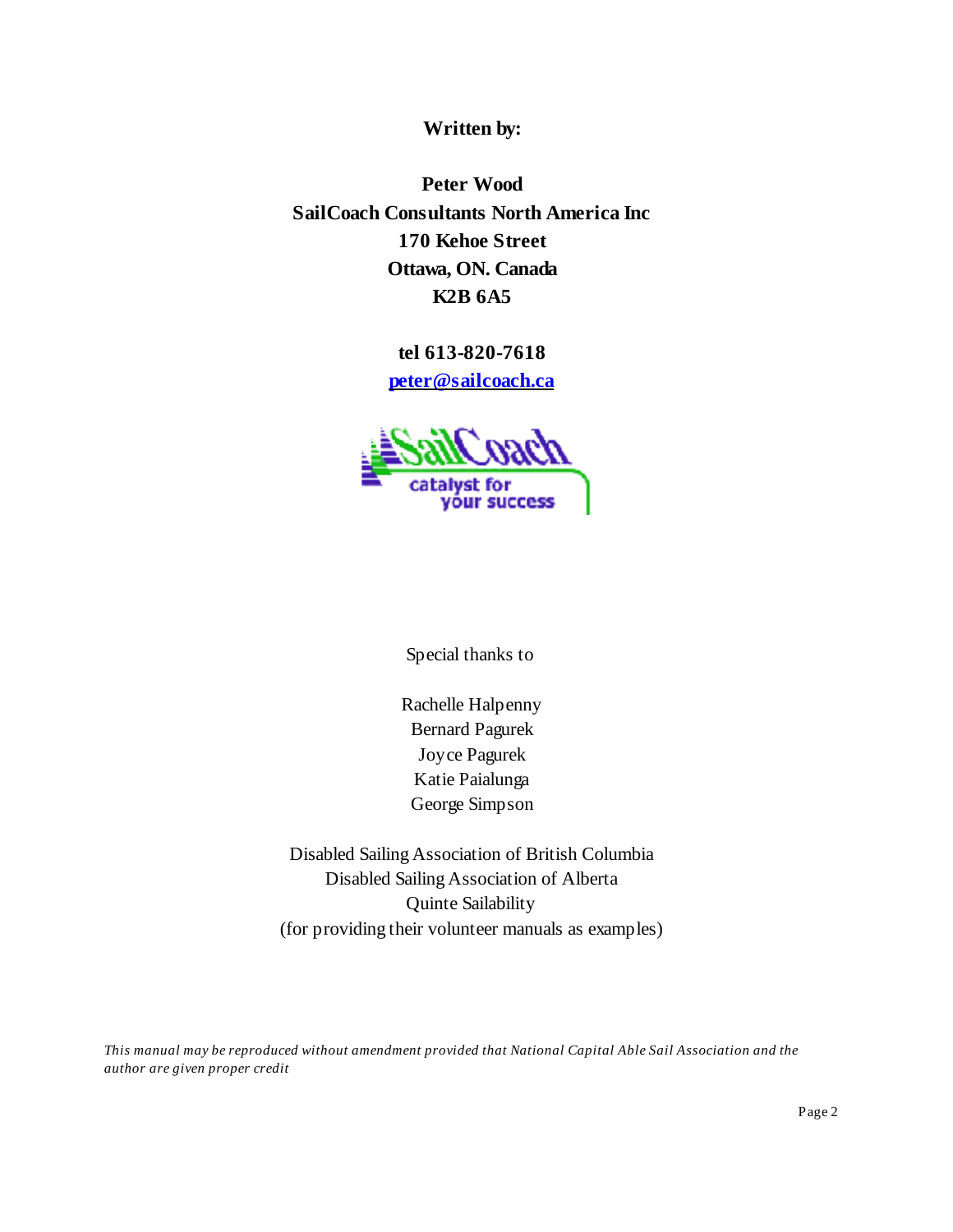# **Table of Contents**

| Page                                |        |
|-------------------------------------|--------|
|                                     |        |
|                                     |        |
|                                     |        |
|                                     |        |
|                                     |        |
|                                     |        |
|                                     |        |
|                                     |        |
|                                     |        |
|                                     |        |
|                                     |        |
|                                     |        |
| NCASA Volunteer Manual 2006 (Draft) | Page 3 |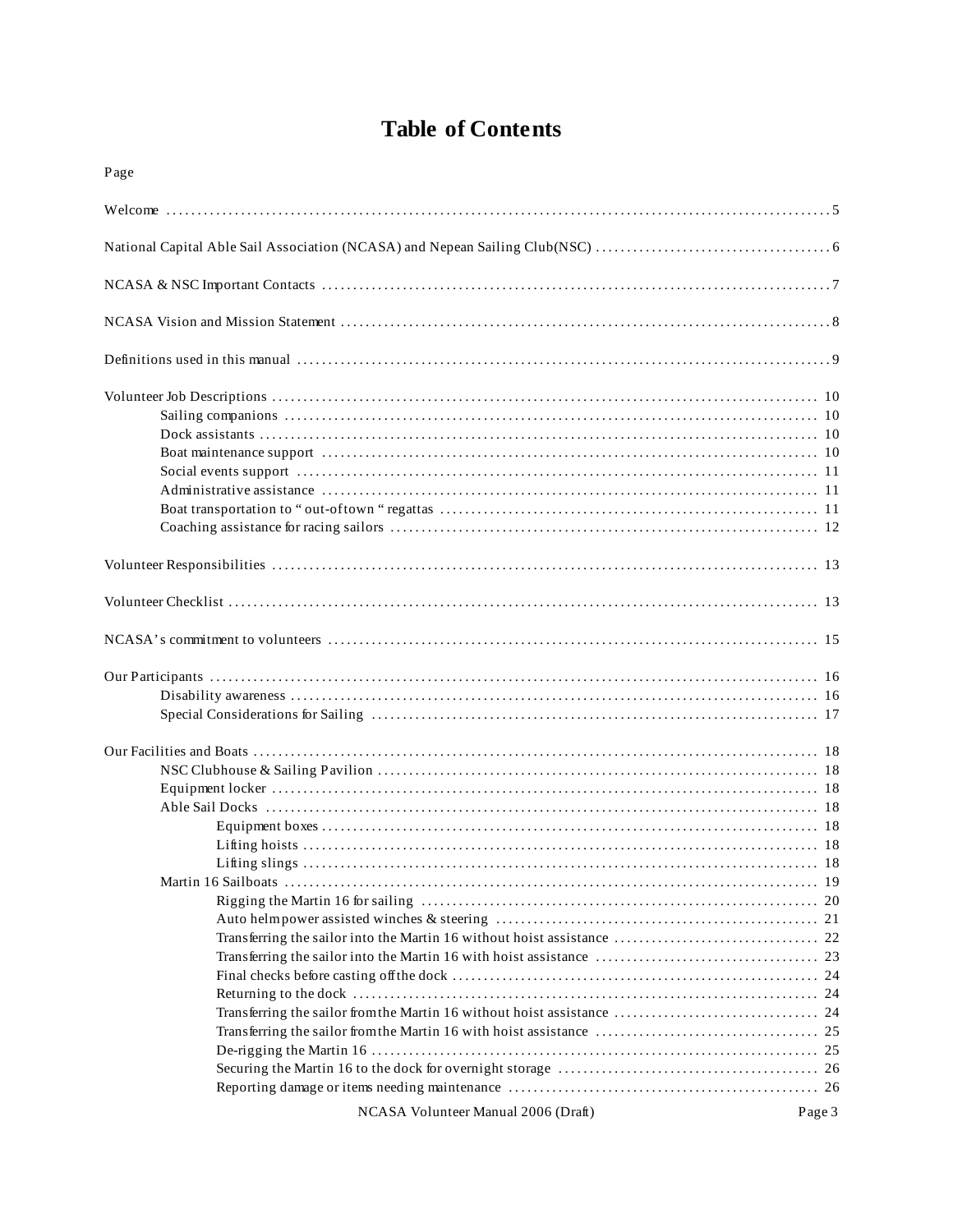| Appendix A: |  |
|-------------|--|
| Appendix B: |  |
| Appendix C  |  |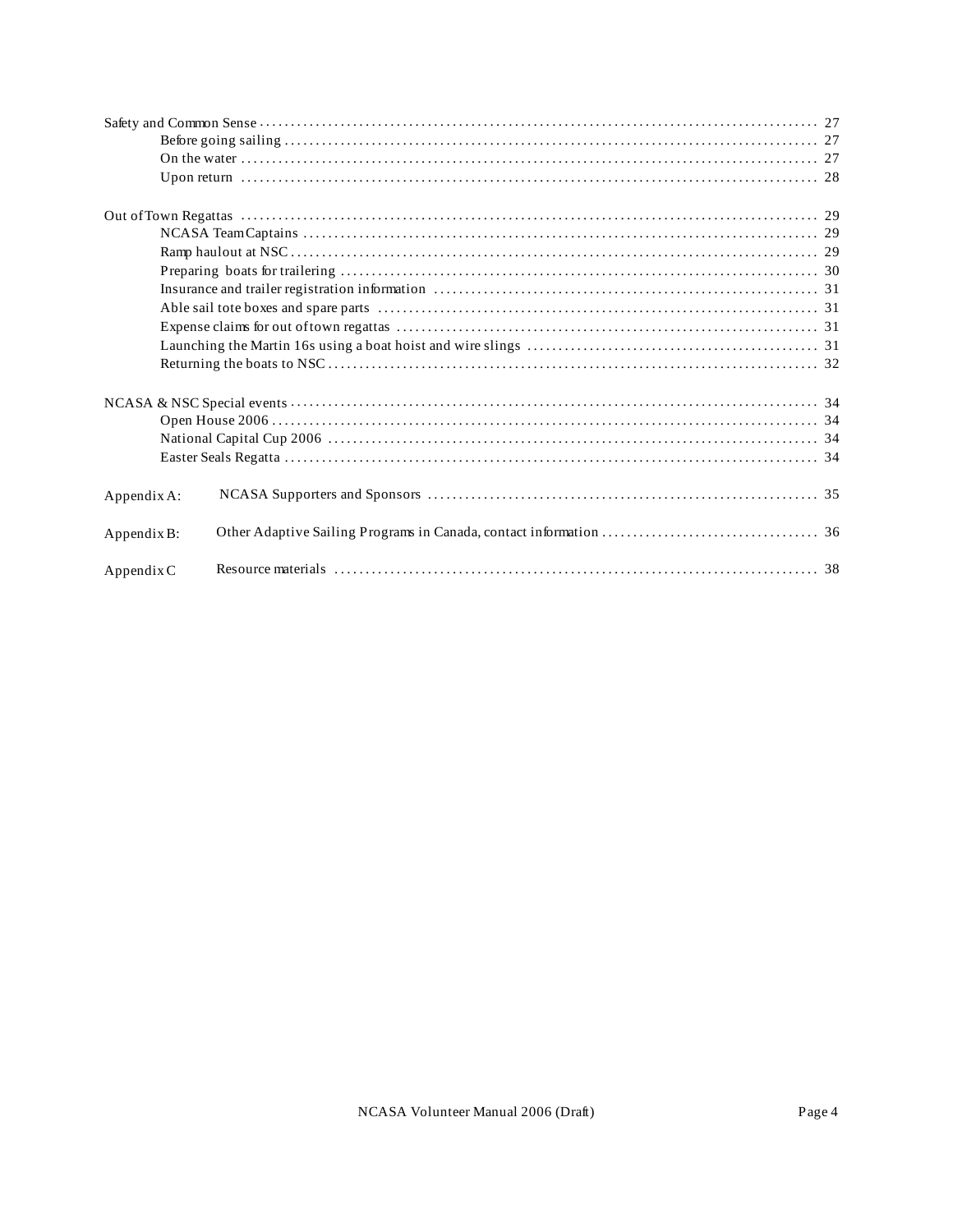### **Welcome**

The National Capital Able Sail Association (NCASA) welcomes you to the Nepean Sailing Club's facilities at Dick Bell Park along the beautiful shores of Lac Deschenes. Lac Deschenes is part of the Ottawa River system; we are blessed with 25 miles of uninterrupted sailing waters. Over the next summer months you will undertake a great and rewarding responsibility offering people with disabilities the opportunity of sailing on Lac Deschenes. As a sailing companion, dock volunteer, maintenance volunteer or " as someone who just wants to help," your efforts and commitments are the foundation on which the NCASA program is built. Thank you for offering your skills, and commitment.

We are dedicated to providing persons with disabilities the opportunity to participate in recreational and competitive sailing. The sailing membership is open to people of all ages with all types of disabilities. NCASA strongly believes in the therapeutic and rehabilitative aspects of its program. Not only does sailing provide great physical exercise but also the nature of the activity lends itself to positive emotional experiences. Socializing with sailing companions and other volunteers also leads to the fulfillment of important social goals, such as educating the public of the capabilities of people with disabilities and encouraging people with disabilities to get involved in the activities of mainstream society.

This manual was prepared to be a clear, concise and valuable resource for all NCASA volunteers. It will give you insight into how the sailing experience will be enjoyable for both the participants and you. It will help you familiarize yourself with our facilities, boats and operating procedures. While we can never expect to recognize all of the benefits and responsibilities NCASA volunteers address, this manual will give you information about our programs and guidance to succeed in fulfilling the needs of a person with a disability.

NCASA could not continue to succeed without dedicated, compassionate, generous and talented individuals such as yourself.

Sincerely,

George Simpson President, National Capital Able Sail Association March, 2006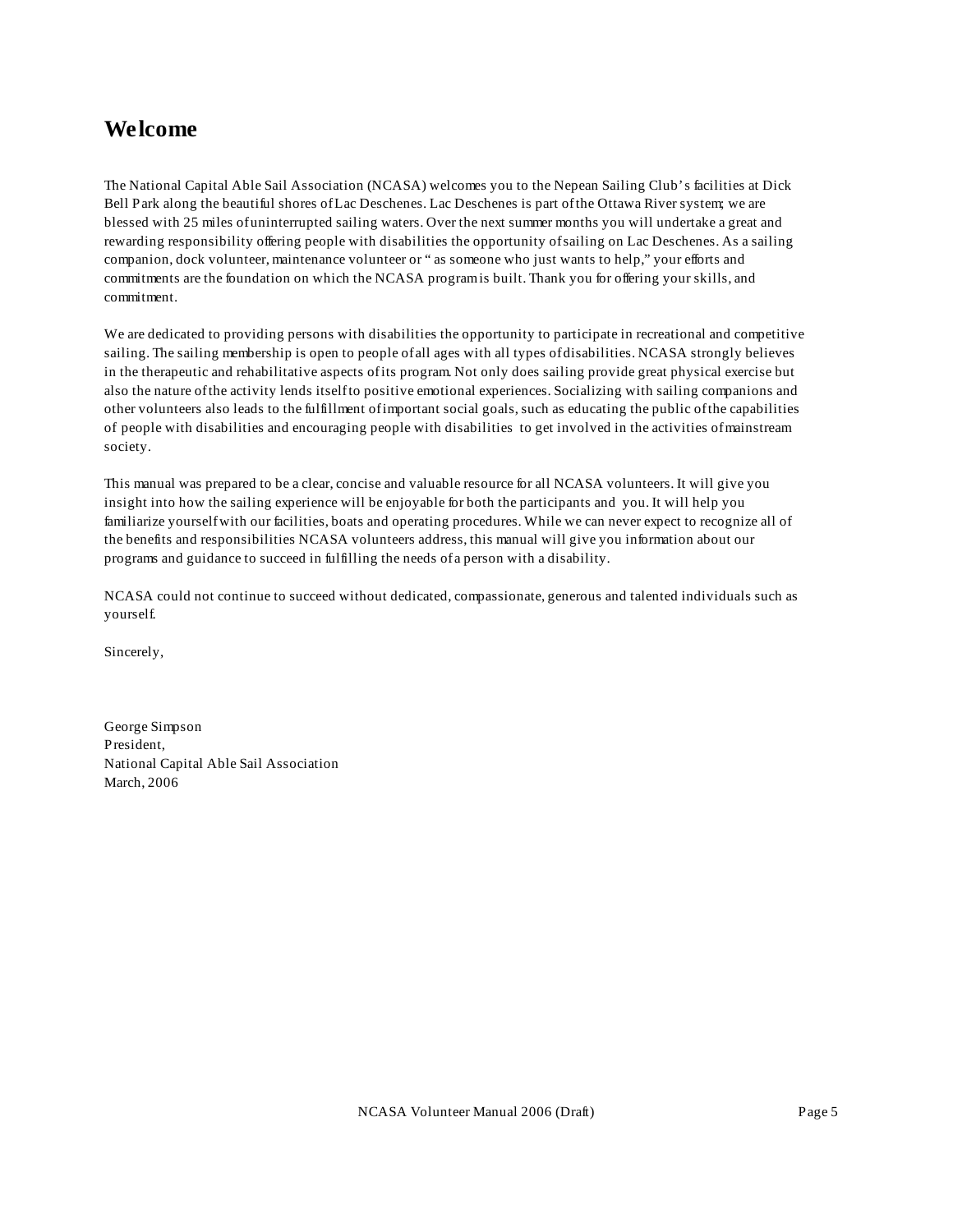# **National Capital Able Sail Association (NCASA) and Nepean Sailing Club(NSC)**

The National Capital Able Sail Association was formed and incorporated in 1998 by participants of the able sail program at Nepean Sailing Club. In January 2003 NCASA received Charitable Tax status from the Canadian Revenue Agency. The objects of the National Capital Able Sail Association include fostering and advancing the interests of sailors with disabilities in the national capital region, facilitating the rehabilitation of persons with disabilities through sailing, promoting the integration of sailors with disabilities into the sailing community and maximizing both recreational and competitive sailing experiences for people with disabilities.

The Nepean Sailing Club was formed in 1979 to provide affordable family - oriented sailing to people of the City of Ottawa. In partnership with the City of Ottawa the club has grown to a membership of 1700 members with dockage for more than 400 keelboats and 100 dry sailed dinghies, a two story clubhouse and an active volunteer based membership supported by a small professional staff.

The Nepean Sailing Club owns three Martin 16 sailboats which are the core of the able sail program. The Nepean Sailing Club employs a summer able sail instructor who teaches CYA White Sail Levels I, II & III. The NSC Learn to Sail Co-Ordinator as part of his/her duties is responsible for booking lessons, skill development sessions, recreational sails and demo sails. The able sail instructor and co-ordinator report to NSC Sail Training Director through the head instructor.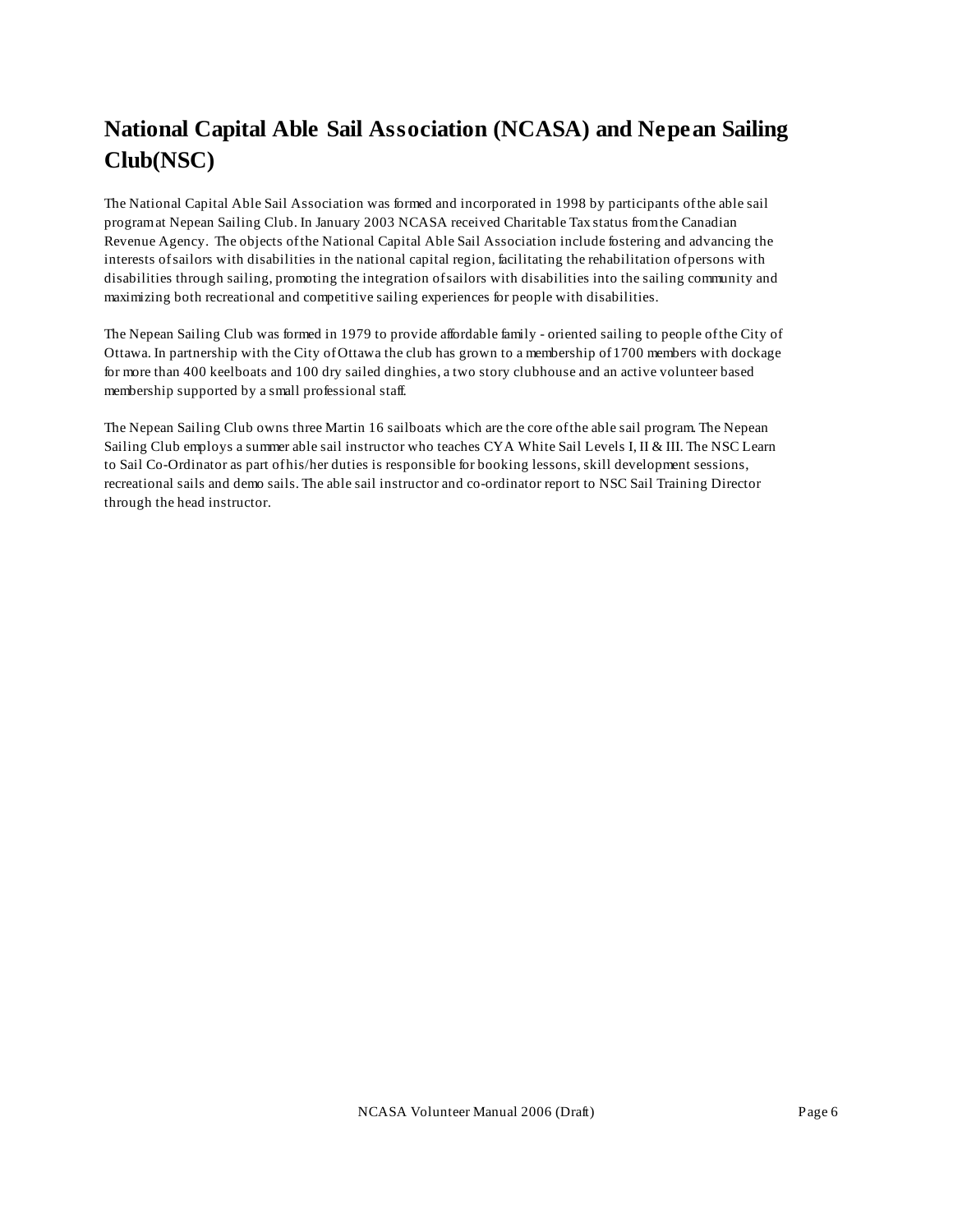# **NCASA & NSC Important Contacts**

| <b>NCASA Officers</b>                            | Name                         | Telephone                    | E-mail                                                           |
|--------------------------------------------------|------------------------------|------------------------------|------------------------------------------------------------------|
| Volunteer Recruiter                              | Rachelle Halpenny            | 613-446-4825                 | rhalpenny@videotron.ca                                           |
| President<br>Treasurer                           | George Simpson<br>Dorn Roche | 613-842-7635<br>613-526-4255 | geosimp@sympatico.ca<br>dornroche@rogers.com                     |
| <b>Nepean Sailing Club</b>                       |                              |                              |                                                                  |
| NSC Office                                       |                              | 613-829-6462                 | www.nsc.ca                                                       |
| NSC Club Manager                                 | Gene Bruce                   | 613-829-6462                 | manager@nsc.ca                                                   |
| NSC Admin Assistant                              | Julie Laframboise            | 613-829-6462                 | nsc-admin@nsc.ca                                                 |
| NSC Sail Training Director                       | Will Moizer                  | 613-596-2373                 | Wmoizer@sympatico.ca                                             |
| NSC Able Sail Instructor                         | James Hayes                  |                              |                                                                  |
| NSC Able Sail Committee M                        | <b>Jeff Nelson</b>           |                              | Jnelson@nortel.com                                               |
| <b>NSC Sailing Pavillion</b>                     |                              | 613-828-1081                 | nsc-sailtraining@nsc.ca                                          |
| <b>Other Important Numbers</b>                   |                              |                              |                                                                  |
| <b>Ottawa River Emergencies</b>                  |                              | 911                          |                                                                  |
| Environment Canada Weather office                |                              | 613-998-3439                 | www.weatheroffice.ec.gc.ca                                       |
| National Capital Sports Council for the Disabled |                              | 613-569-7632                 |                                                                  |
| <b>Ontario Sailing</b>                           | Al Will                      | 888-672-7245                 | www.ontariosailing.ca                                            |
| Canadian Yachting Association                    | Sarah Moscrop                | 613-545-3044                 | $\operatorname{smoscrop}\nolimits @ \operatorname{sailing} .$ ca |
|                                                  |                              |                              |                                                                  |

### **Volunteer Bookings**

To book a volunteer assignment for NCASA/NSC **please call 828-1081**

If you receive a recorded message, leave a message regarding the day and time you are available and your telephone number or e-mail address. We will contact you the day before to confirm your assignment. If you have to cancel or reschedule your assignment, please call us at least 24 hours before the scheduled assignment so we can find a replacement or advise the participant.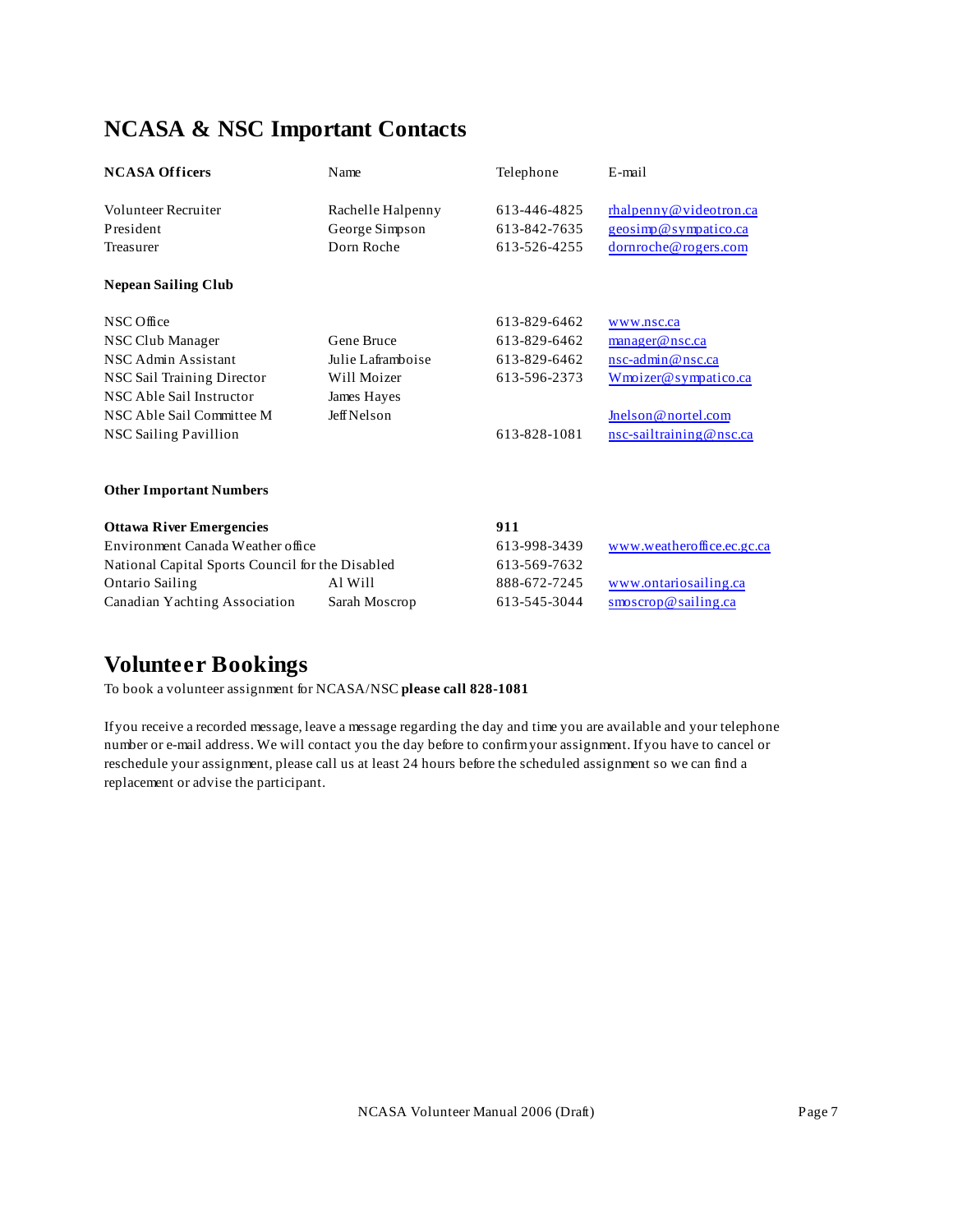### **NCASA Vision and Mission Statement**

### **Our Vision.......................**

Building an inclusive community of sailors by providing barrier free access to persons with disabilities.

### **Our Mission..................**

To provide Ottawans with disabilities the opportunity to access and enjoy sailing activities, while promoting enhanced independence and community involvement.

### **Our Goals....................**

- ! To foster and advance the interests of sailors with disabilities in the National Capital Region
- ! To promote interest in a sailing program for sailors with disabilities and facilitate liason with representatives of other sailing associations to maximize sailing opportunities and experiences for persons with disabilities.
- ! To provide teaching and training opportunities for the development of sailing skills among sailors with disabilities.
- ! To arrange for instruction, lectures, and exhibits of sailing skills and techniques for the benefit of sailors with disabilities.
- ! To organize and promote sailing competitions, regattas, and races and grant prizes and awards.
- ! To facilitate the rehabilitation of persons with disabilities through sailing.
- ! To promote the integration of sailors with disabilities into the sailing community.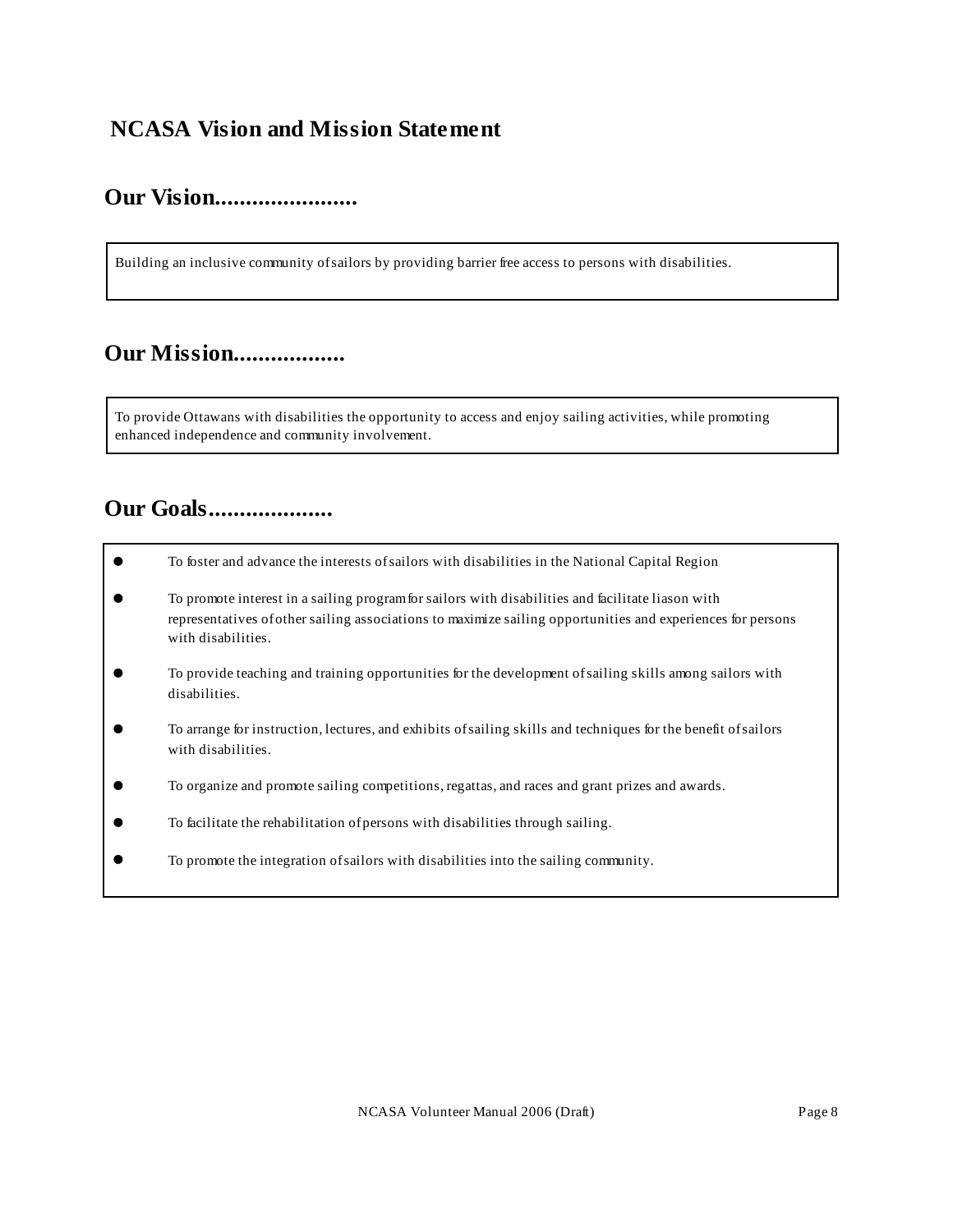# **Definitions used in this manual**

| <b>Able Sail Instructor</b> | A Canadian Yachting Association certified sailing instructor, with disability awareness<br>training who is qualified to award proficiency standards.                                                  |
|-----------------------------|-------------------------------------------------------------------------------------------------------------------------------------------------------------------------------------------------------|
| <b>Autohelm</b>             | A power assisted winch and steering systemused to assist the participant to trim the sails<br>and steer the boat.                                                                                     |
| Chest strap                 | A two part web strap with a buckle and hooks which attaches across the boat and around<br>the chest of the sailor to prevent his/her body from falling to leeward when the boat heals.                |
| <b>DSA</b>                  | Disabled Sailing Association.                                                                                                                                                                         |
| Demo sail                   | A 45 minute to 90 minute initiation sail given to a non-sailor under the control of a<br>sailing instructor or sailing companion.                                                                     |
| Hoist                       | A crane-type device secured to the dock that transfers participants from their wheelchairs to<br>the Martin 16.                                                                                       |
| Learn to Sail (LTS)         | The Canadian Yachting Association's national training program.                                                                                                                                        |
| <b>Lifting sling</b>        | A cloth device with three sets of attachment points which is placed under and around a<br>participant and then attached to the hoist for transferring the participant into the Martin 16<br>sailboat. |
| Participant                 | A person with disabilities who participates in any able sail programsuch as<br>demonstrations, learn to sail lessons, skill development, recreational sails or racing.                                |
|                             | Personal Floatation Device (PFD) A buoyancy aid which keeps the wearer afloat while in the water. Must be worn<br>by all participants and sailing companions while in the Martin 16s.                 |
| Race Program:               | The formal training for and participation in sailing competitions.                                                                                                                                    |
| <b>Recreational Sail</b>    | A two hour independent sailing session arranged by a participant; may be with or without<br>a sailing companion.                                                                                      |
| <b>Sailing Companion</b>    | An able-bodied volunteer, who sails on the Martin 16 sailboat with a participant and may,<br>if needed, assist the participant in sailing the boat.                                                   |
|                             | Skill Development Session A sailing session where a participant and a sailing companion work on skills previously<br>taught in a sailing lesson.                                                      |
| <b>White Sail Level I</b>   | The first level in Canadian Yachting Association LTS national training program Requires<br>approximately five hours of instruction to achieve the level.                                              |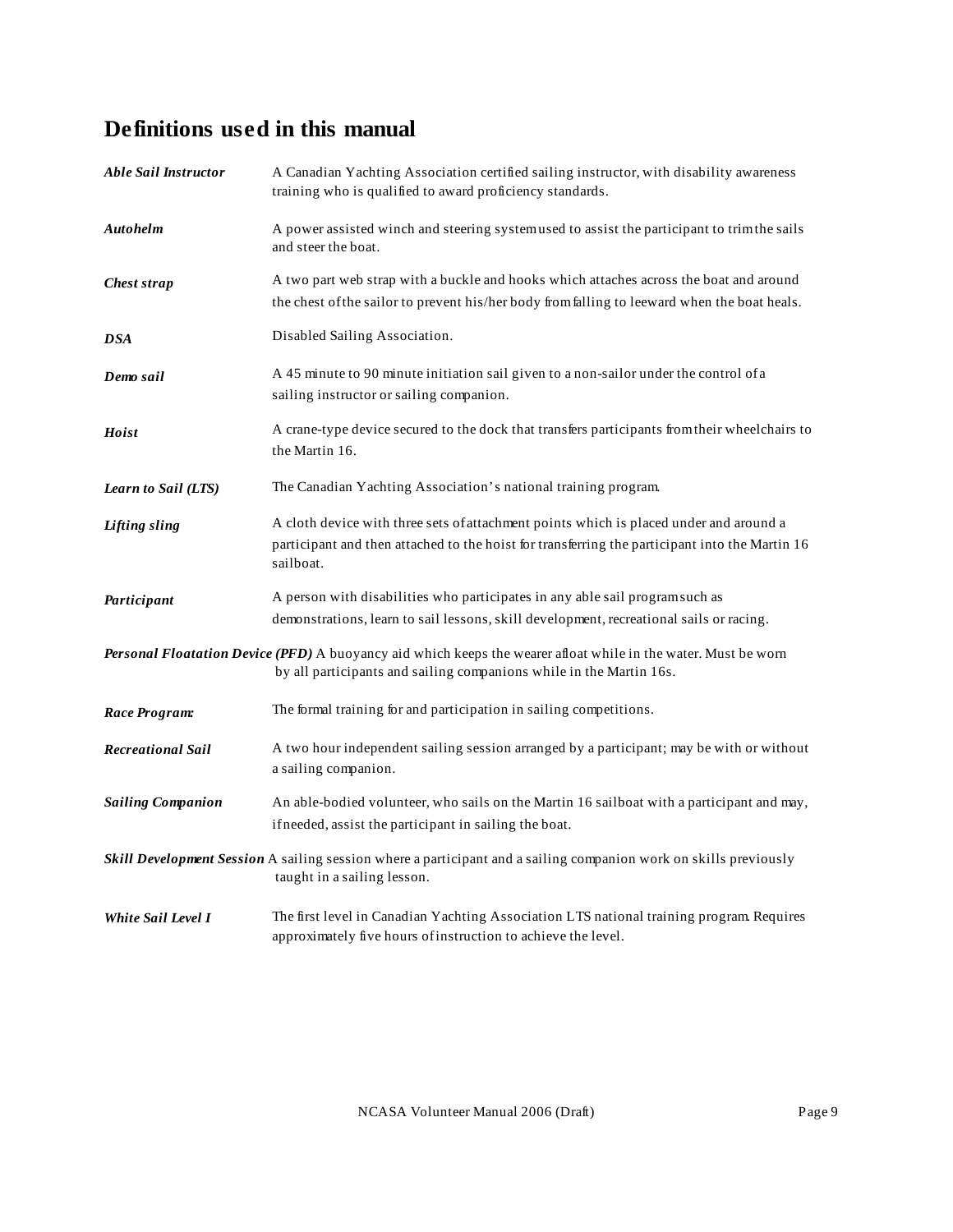# **Volunteer Job Descriptions**

### **Sailing Companion**

| Description: | Many of the participants have little or no sailing experience. Qualified sailing companions are        |
|--------------|--------------------------------------------------------------------------------------------------------|
|              | required until the participant is certified to sail on his/her own.                                    |
| Duties:      | Rig and de-rig the Martin 16s,                                                                         |
|              | Assist participants in transferring from the dock to the Martin 16s                                    |
|              | Accompany the participant on the water to ensure they have a safe and enjoyable sailing<br>experience. |
| Skills:      | CYA White Sail level III or equivalent experience. Volunteers should feel comfortable sailing on       |
|              | small boats that heel but do not capsize.                                                              |
| Training:    | Four hours of training including:                                                                      |
|              | Disability awareness training,                                                                         |
|              | Rigging and de-rigging the Martin 16s,                                                                 |
|              | Rigging the autohelm.                                                                                  |
|              | Use of the hoists and slings to safely lift sailors into and out of the Martin 16s                     |
|              | Sailing the Martin 16s.                                                                                |
|              | Safety protocol and the role of the companion                                                          |
| When needed: | Three hour sessions in the afternoons and evenings, mid week and weekends. Volunteers should           |

co-ordinate their availability with the Volunteer Co-Ordinator or Able Sail Instructor

### **Dock Assistants**

| Description: | Experienced participants require assistance to rig and de-rig the Martin 16 and to transfer into and<br>out of the boat.                                                                                                                                                                                                                                       |
|--------------|----------------------------------------------------------------------------------------------------------------------------------------------------------------------------------------------------------------------------------------------------------------------------------------------------------------------------------------------------------------|
| Duties:      | Rig and check out a Martin 16 sailboat for a sailor insuring that all components are                                                                                                                                                                                                                                                                           |
|              | working correctly.<br>Assist the sail or in the transfer into the boat.<br>Assist the sailor in tying off the bow and stern lines and departing the docking area.<br>Monitoring sailors activities and being available when they return to the dock.<br>$\bullet$<br>Upon the boat's return secure the mooring lines to the dock and assist in the transfer of |
| Skills:      | the sailor from the boat.<br>De-rig and stow all equipment.<br>Ability to rig and de-rig the Martin 16.                                                                                                                                                                                                                                                        |
| Training:    | Three hours of training including:<br>Disability awareness training,<br>Rigging and de-rigging the Martin 16s,<br>Rigging the autohelm,<br>Use of the hoists and slings to safely lift sailors into and out of the Martin 16s<br>Safety protocol.                                                                                                              |
| When needed: | Afternoons and evenings, mid week and weekends. Volunteers should co-ordinate their availability<br>with the Volunteer Co-Ordinator or Able Sail Instructor.                                                                                                                                                                                                   |

### **Boat Maintenance Support**

| Description: | The Martin 16s and associated equipment are valuable and need preventative maintenance. This                               |         |
|--------------|----------------------------------------------------------------------------------------------------------------------------|---------|
|              | will prolong the life of the boats, prevent sailing accidents and contribute to the safety and                             |         |
| Duties:      | enjoyment of the participants.<br>Help preform regular preventative maintenance to assure that our boats and equipment are |         |
|              | NCASA Volunteer Manual 2006 (Draft)                                                                                        | Page 10 |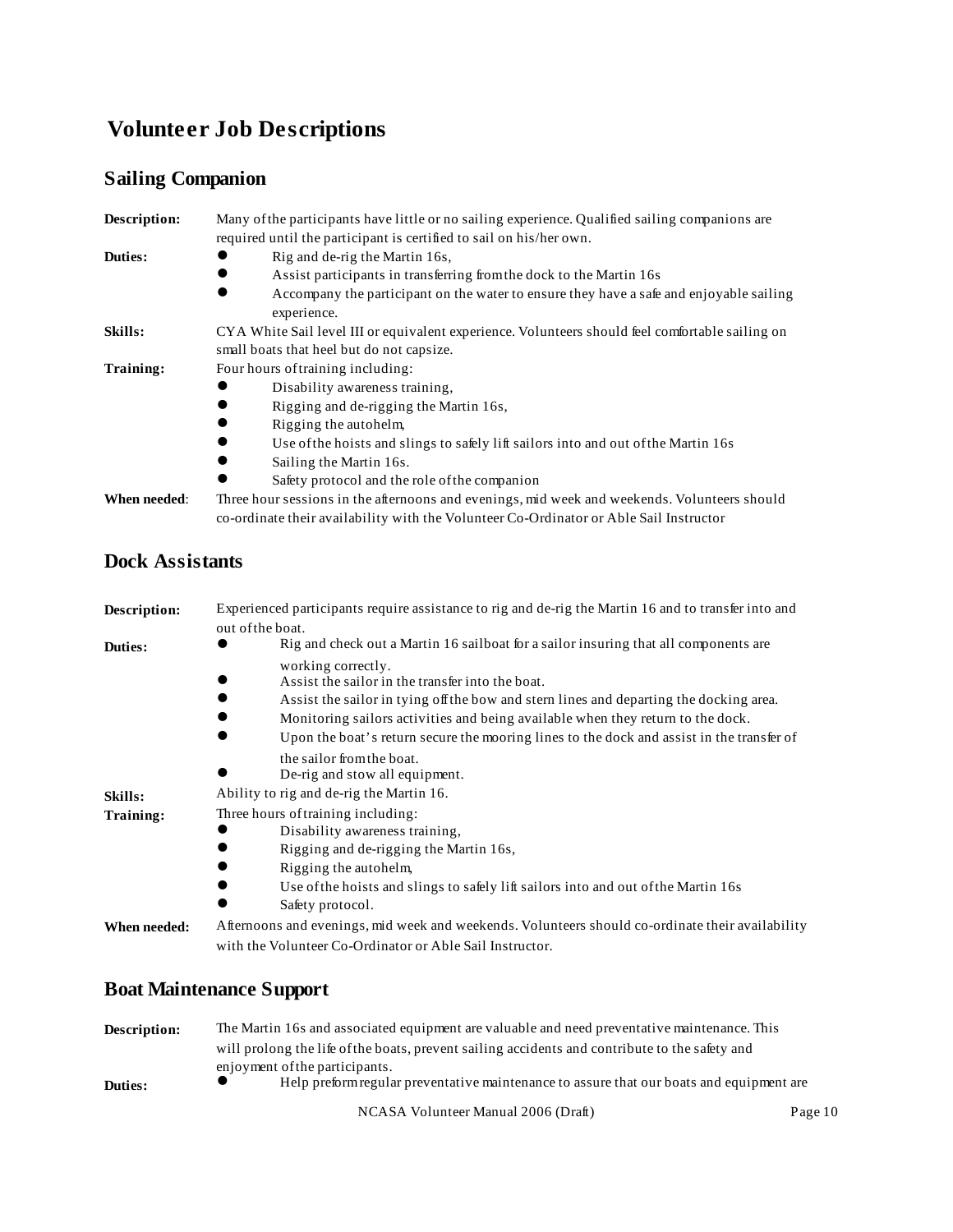|                | properly cleaned.                                                                               |
|----------------|-------------------------------------------------------------------------------------------------|
|                | Check that all boats have the safety equipment required by Canadian Coast Guard                 |
|                | regulations.                                                                                    |
|                | Inspect boats to insure all fittings and systems are working appropriately.                     |
| <b>Skills:</b> | Mechanical aptitude; knowledge of small sailboats is useful.                                    |
| Training:      | Disability awareness training. On the job training under direction of chief boat mechanic.      |
| When needed:   | Prior to season opening (early may), immediately before "out of town" regattas, at the national |
|                | Capital Cup, at other times on an "as needed" basis. Volunteers should co-ordinate their        |
|                | availability with the Volunteer Co-ordinator.                                                   |

### **Social Events Support**

| Description: | NCASA is involved with numerous events, including opening day in May, demonstration sails                    |
|--------------|--------------------------------------------------------------------------------------------------------------|
|              | with the Rehabilitation Center, National Capital Cup, Easter Seals Regatta, and other community              |
|              | groups that come to NSC for demonstration sails.                                                             |
| Duties:      | Provide general assistance with organizing/hosting groups including helping participants complete            |
|              | waiver forms, socializing with participants, helping with BBQ's, serving food and drinks to<br>participants. |
| Skills:      | No specific skills other than enthusiasmand a fun-loving attitude.                                           |
| Training:    | Pre-event training $\bullet$ $\bullet$ $\bullet$ $\bullet$ $\bullet$ as needs to know" basis                 |
| When needed: | For specific events; contact Volunteer Co-ordinator with availability information.                           |

### **Administrative Assistance**

| Description: | NCASA requires assistance in maintaining member records, preparing grant application requests, |
|--------------|------------------------------------------------------------------------------------------------|
|              | preparing mailings and contacting members about special events.                                |
| Duties:      | Maintain computer records of participants, volunteers, and sponsors.                           |
|              | Help prepare grant application requests for foundations and government agencies.               |
|              | Contact members about NCASA special events.                                                    |
| Skills:      | Experience in administration, computer word processing and data base management and in         |
|              | completing grant application requests.                                                         |
| Training:    | Disability awareness training                                                                  |
| When needed: | Generally needed in the off-season, (October - April), for specific tasks.                     |

### **Boat transportation to "out of town" regattas**

| Description: | Participating in regattas and competing against sailors with disabilities from other programs is an                                                                      |  |
|--------------|--------------------------------------------------------------------------------------------------------------------------------------------------------------------------|--|
|              | important social and skill improvement aspect of the NCASA activities. Our sailors compete in                                                                            |  |
|              | weekend sailing regattas in Toronto, Montreal, Kingston, Burlington Vermont, and Lake George                                                                             |  |
|              | New York as well as in the Mobility Cup. Volunteers and tow vehicles are needed to tow the                                                                               |  |
|              | Martin 16s to these events. (Vehicles are needed which have a minimum towing capacity of 1000                                                                            |  |
|              | lbs. for a single trailer, and 2000 lbs for a double trailer).                                                                                                           |  |
| Duties:      | Assist in hauling the Martin 16s out of the water.                                                                                                                       |  |
|              | De-rigging and preparing the boats for trailering including securing the boats to the<br>$\bullet$                                                                       |  |
|              | trailers and properly securing the mast, boom rudder and equipment to the boat.<br>Conducting a safety check of trailer before departure, including wheel bearings, tire |  |
|              | pressures, trailer lights and safety chains.<br>Upon arrival at regatta site, assist in stepping the mast, rigging the boat and sails, and                               |  |
|              | prepare the boat for launching.                                                                                                                                          |  |
| Skills:      | Experience towing a boat trailer, knowledgeable about rigging and de-rigging small sailboats and                                                                         |  |
|              | preparing them for highway transport, mechanical aptitude.                                                                                                               |  |
|              | NCASA Volunteer Manual 2006 (Draft)<br>Page 11                                                                                                                           |  |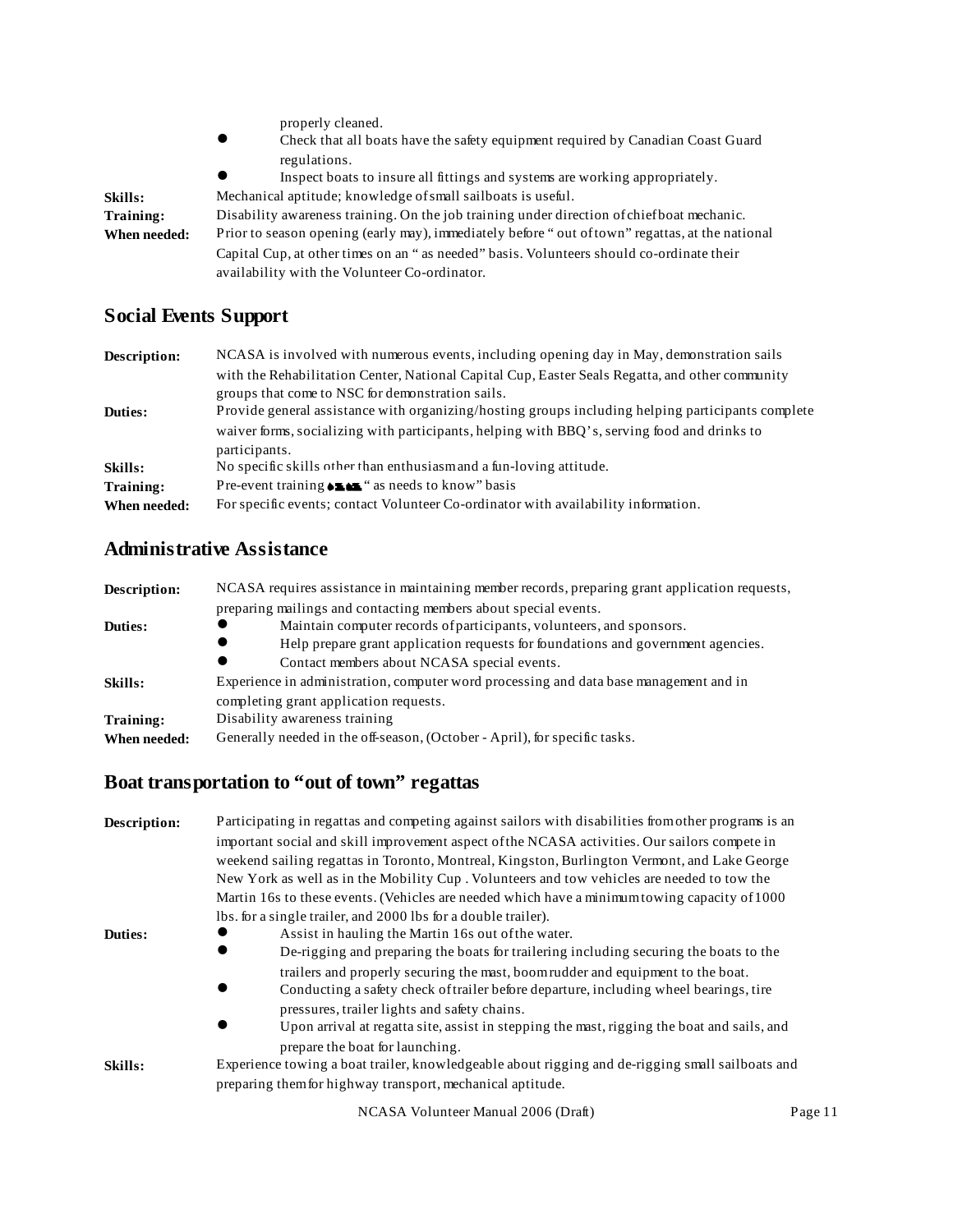| Training:    | Training will in safely launching and retrieving Martin 16s using a trailer launch or<br>$\bullet$     |
|--------------|--------------------------------------------------------------------------------------------------------|
|              | crane launch method.                                                                                   |
|              | De-rigging Martin 16s and preparing for road trailering, including trailer safety checks.<br>$\bullet$ |
| When needed: | For Quebec Cup July 28 - 30, Burlington Regatta August 4 -6, Y-Knot Regatta, Lake George, NY           |
|              | Sept 8-10. Other regattas as schedule develops.                                                        |

### **Coaching Assistance for Racing Sailors**

| Description:  | Competition improves boat handling skills and also provides a sense of belonging to a teamor                           |
|---------------|------------------------------------------------------------------------------------------------------------------------|
|               | group. To ensure that the experience will be positive, especially for new participants NCASA runs                      |
|               | Wednesday night and some weekend practices with experienced sailors as sailing companions. In                          |
|               | addition, racing sailing companions attend "out of town" regattas with the sailors.                                    |
| <b>Duties</b> | Prepare participants for regattas by teaching the racing rules of sailing, tactics and                                 |
|               | strategy of racing.                                                                                                    |
|               | Run drills to improve participants sailing and boat handling skills.                                                   |
|               | Serve as sailing companions for less experienced racers (generally silver fleet sailors) at                            |
|               | regattas.                                                                                                              |
| Skills:       | Active club racing experience, preferably with dinghies, a calmdisposition, ability to offer advice                    |
|               | and coach (within the class rules) without intervening (except for safety, e.g. avoiding collisions).                  |
| Training:     | Four hours of training including:                                                                                      |
|               | Disability awareness training.                                                                                         |
|               | Rigging and de-rigging the Martin 16s.                                                                                 |
|               | Setting up the autohelm,                                                                                               |
|               | use of the hoists and slings to safely lift sailors into and out of the Martin 16s                                     |
|               | Sailing the Martin 16s.                                                                                                |
|               | Safety protocol and the role of the companion.                                                                         |
| When needed:  | Wednesday nights May 30 <sup>th</sup> -Sept 6 <sup>th</sup> , possibly Thursday night jamfleet races, National Capital |
|               | Cup July 8 & 9, Quebec Cup July 28-30, Burlington Regatta August 4 -6, Y-Knot Regatta, Lake                            |
|               | George, NY Sept 8-10. Other regattas as schedule develops.                                                             |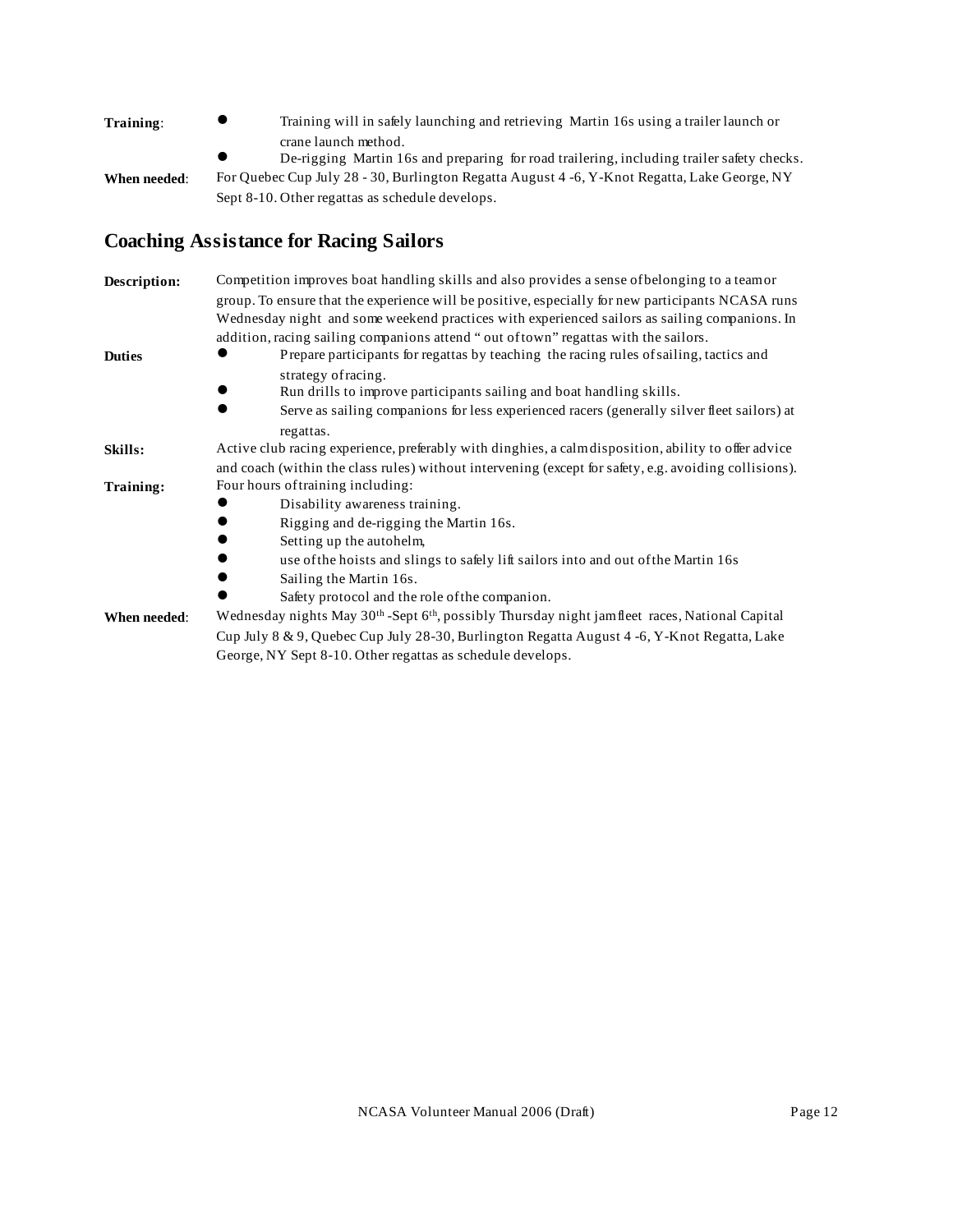# **Volunteer Responsibilities**

As a volunteer you have the responsibility to:

- Contribute to a safe, fun and respectful working environment at Nepean Sailing Club.
- ! Commit to the highest level of professional efficacy through the maintenance and application of current, relevant knowledge and skill.
- ! Participate as a team member with NSC/NCASA staff, participants and other NCASA volunteers.
- ! Fulfil, previously agreed upon volunteer time commitments.
- ! Know and adhere to NCASA policies and guidelines, as outlined.
- ! Know and maintain the participant's privacy and confidentiality at all times.
- ! Demonstrate respect for the physical, emotional and spiritual well being of all participants.
- Treat all participants equally and with respect.
- ! Maintain a professional presence with members of the public to promote positive awareness and understanding of NCASA and NSC's able sail program.
- Maintain a respectful relationship with all volunteers and staff.
- Participate in NCASA training and promotional activities, where possible.

**Call us at least 24 before the scheduled assignment, if you have to cancel or reschedule, so we can find a replacement or advise the participant.**

# **Volunteer Checklist, Companions and Dock Assistants**

The volunteer meeting place is the first floor lobby of the NSC Clubhouse. Please arrive ten minutes before your scheduled time.

#### **Before your volunteer shift**

- 1. There will be a volunteer binder on the front counter in the main hall. Please sign it before your shift so we can recognize the hours donated by our volunteers.
- 2. Check the NCASA notice board (adjacent to the clubhouse doors leading to the harbour) if required.
- 3. Check the weather forecast posted just outside the north club house doors (leading to the harbour).
- 4. Greet the participant and introduce yourself. If required, assist the participant to the able sail dock.
- 5. Once on the able sail dock, rig a Martin 16 for sailing,.
- 6. Check that the boat has its required safety equipment, paddle, buoyant heaving line, whistle.
- 7. Check that bilge pump handle is on board and that steering works smoothly.

#### **Before the participant is assisted on board the Martin 16**

- 1. If you are volunteering under the direction of the Able Sail instructor follow his/her directions.
- 2. You and the participant must wear your PFDs.
- 3. You should have drinking water on-board the Martin 16.
- 4. You and the participant have adequate clothing, eye-wear and sun block for the weather and sun?

#### **After your volunteer shift**

- 1. Lower sails, flake the main sail and roll up the jib for storage inside main sail tie downs. Put on sail cover and prepare the boat for overnight storage (unless it is to be used immediately by another participant).
- 2. Put PFDs, extra seat cushions, and slings back in the dock boxes.
- 3. Record, in the maintenance log any items needing maintenance. The maintenance log is stored in the dock box.
- 4. If required, assist the participant back to the NSC clubhouse.
- 5. Sign out in the volunteer log.

NCASA Volunteer Manual 2006 (Draft) Page 13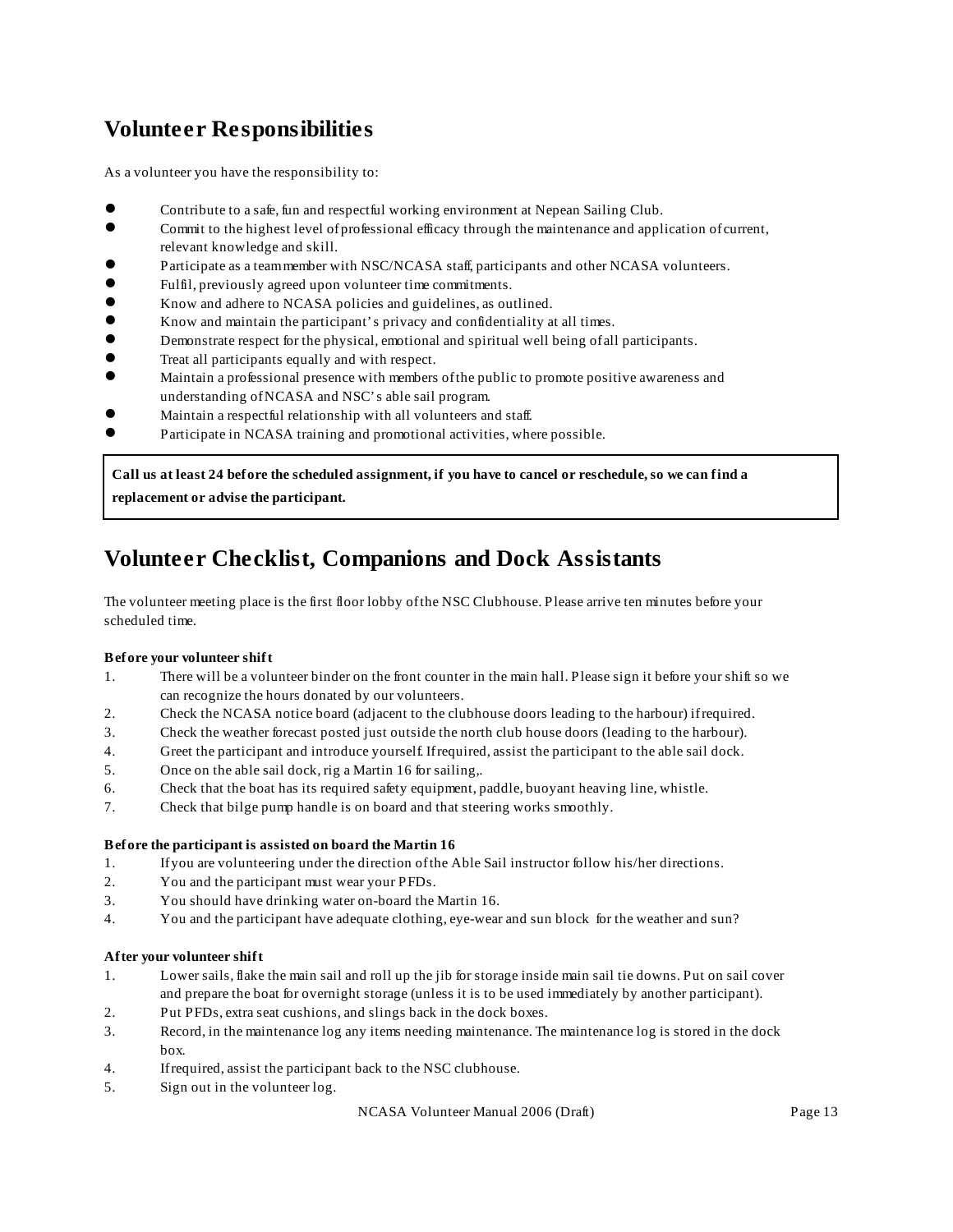# **NCASA's Commitment to Volunteers**

The able sail program is volunteer intensive – In other words we need you!! Volunteers will help NCASA/NSC staff with every aspect of running a successful sailing program.

#### **NCASA is committed to ensuring that volunteers:**

- Gain satisfaction from their volunteer experience and feel that they are using skills they already have and are developing new skills.
- Have the right to receive support and respect from staff, participants and other volunteers.
- Are assigned tasks that are worthwhile, appropriate and cognizant of their personal preferences, experience and temperament.
- Have the right to be provided with a clear description of the tasks they are expected to perform and to designate a person to whom they are accountable.
- Receive sound guidance and direction from NCASA directors, staff and persons of responsibility.
- ! Have the right to make suggestions and be shown respect for expressing honest opinions. (Volunteers should fee comfortable asking questions or clarifying requests if uncertain about any specific task.)
- Have a right to say " no" to a particular placements or to certain tasks, which they feel are inappropriate or unacceptable.
- ! Have a right to express a grievance about their volunteering experience. (Grievances should be directed to the volunteer co-ordinator or the NCASA president who will deal with them accordingly.)
- Are properly briefed on the policies and programs of NCASA including any new policy decisions which affect their volunteering.
- Receive appropriate orientation and training for the tasks they will be undertaking. Training will be provided by experienced, knowledgeable, patient trainers.
- Have the right to advance to greater responsibilities and to transfer from one activity to another.
- Are reimbursed for pre-authorized expenses incurred on behalf of NCASA in accordance with policy guidelines.
- **To receive recognition for their volunteering work.**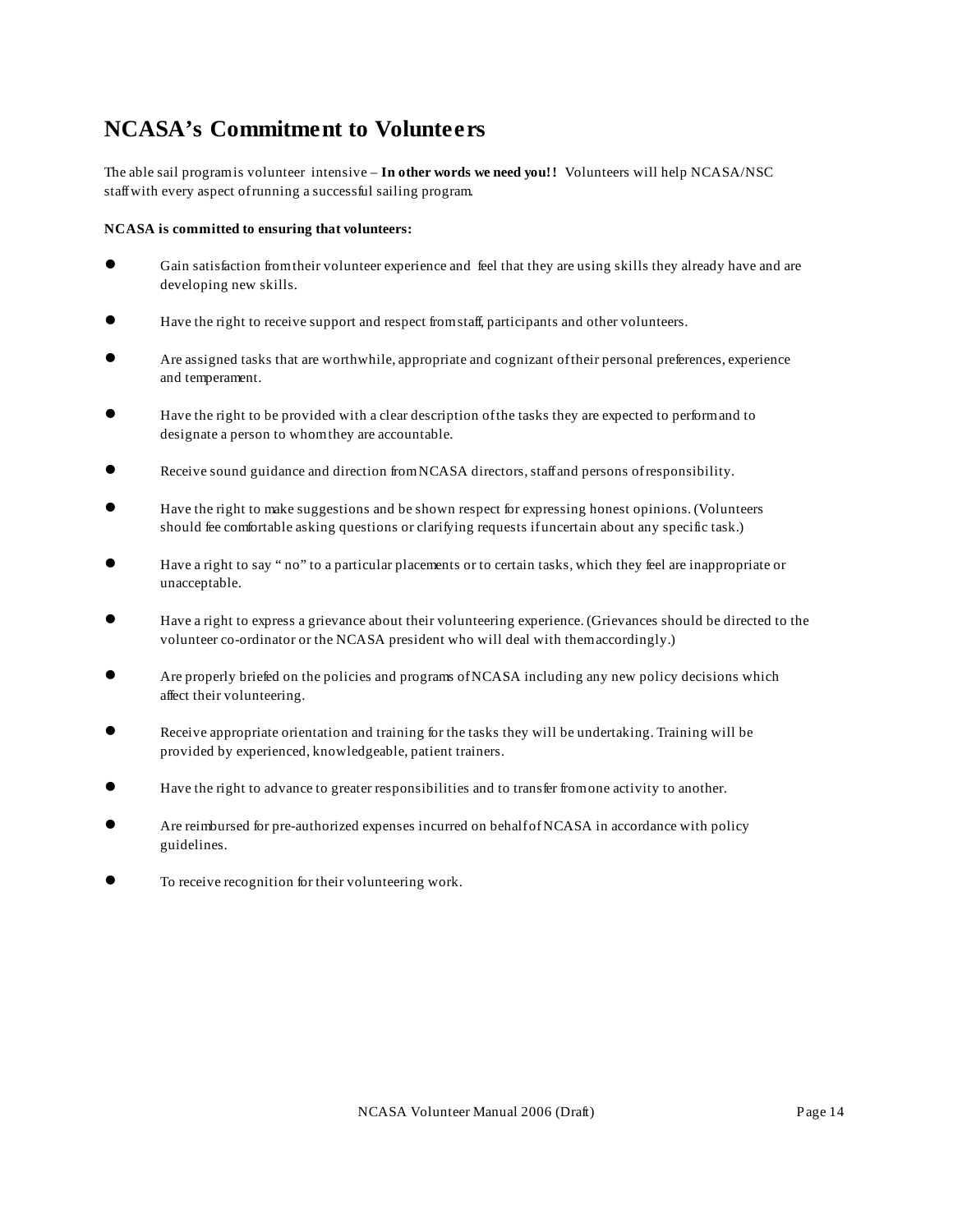# **Our Participants**

As is common with most of us, the participants are going to feel nervous and cautious the first few times they go sailing. Think back to your first experience sailing in heavy winds. Were you not nervous? Be calm, positive, and reassuring. As the participants become more familiar with the feel of the boat, and with the fact that heeling is a natural safe boat position, they will become more confident and relaxed.

#### **Disability Awareness:**

Volunteers may feel uncomfortable when meeting people with disabilities for the first time. People with disabilities have the same needs, hopes, emotions and enthusiasms as anybody else. It follows that their reasons for sailing are the same as anyone else's - but it may be that satisfaction (at achievement) and frustration (at non-achievement) are somewhat greater. The most common disabilities of our sailors include:

| <b>Disability</b>                       | Description                                                                                                                                                                              | Impact                                                                                                                                                      | <b>Effects</b>                                                                                                                                                                                                                                                                                                                                                                                           |
|-----------------------------------------|------------------------------------------------------------------------------------------------------------------------------------------------------------------------------------------|-------------------------------------------------------------------------------------------------------------------------------------------------------------|----------------------------------------------------------------------------------------------------------------------------------------------------------------------------------------------------------------------------------------------------------------------------------------------------------------------------------------------------------------------------------------------------------|
| <b>CEREBRAL</b><br><b>PALSY</b>         | disorders of movement<br>resulting from some form of<br>damage to the brain.                                                                                                             | impairs the coordination of<br>muscle action resulting in<br>problems in carrying out<br>normal movements and<br>maintaining posture and<br>balance         | Speech, sensory and perceptual<br>problems may exist. Involuntary<br>muscular movements Impaired<br>movement                                                                                                                                                                                                                                                                                             |
| <b>MULTIPLE</b><br><b>SCLEROSIS</b>     | chronic disabling disease of<br>the central nervous system                                                                                                                               | causes a blocking effect on the<br>impulses that control various<br>functions of the body                                                                   | weakness, failure of muscle<br>coordination, and losses in<br>sensation may occur.                                                                                                                                                                                                                                                                                                                       |
| <b>MUSCULAR</b><br><b>DYSTROPHY</b>     | chronic diseases which result<br>in wasting or degeneration of<br>the skeletal or voluntary<br>musculature                                                                               | causes muscle deteriorating,<br>the individual becomes weaker<br>and use of a wheelchair or<br>confinement to a bed may result                              | Muscle weakness in the arms, legs,<br>and trunk may occur leading to the<br>need for a wheelchair for mobility                                                                                                                                                                                                                                                                                           |
| <b>SPINAL CORD</b><br><b>INJURY</b>     | trauma from automobile<br>accidents, gunshot wounds,<br>stab wounds, sports, and<br>diving accidents, along with<br>various disease processes,<br>can result in spinal cord<br>injuries. | Severe trauma can result in the<br>spinal cord being bruised,<br>crushed, or torn, diminishing<br>motor and sensory functions<br>below the injured segment. | Quadriplegic(C6): diminished use<br>oflegs; diminished trunk control;<br>diminished use of arms and hands;<br>some voluntary movement<br>capability at shoulder, forearm, and<br>elbow<br>Paraplegic (T6): diminished use of<br>legs; partial trunk control; full use<br>ofarms<br>Bowel and bladder control may be<br>affected<br>Involuntary muscle jerks or spasms<br>may occur in the involved limbs |
| <b>STROKE</b>                           | syndrome which involves<br>damage to brain tissue caused<br>by a disruption of the blood<br>supply to the brain                                                                          | May produce permanent<br>neurological deficits, which<br>could result in a permanent<br>disability                                                          | All or partial loss of muscle<br>strength on one side of the body<br>may result<br>The ability to speak or understand<br>language may be impaired                                                                                                                                                                                                                                                        |
| <b>TRAUMATIC</b><br><b>BRAIN INJURY</b> | brain injuries are the result of<br>the moving head striking a<br>stationary surface or by the<br>head being struck by a moving<br>obiect                                                | The extent of the functional<br>impairments is due in large<br>part to the extent and to the<br>exact location of the brain<br>tissue damage.               | Muscle function and joint mobility<br>Cognitive skills judgment, memory,<br>and attention span may be affected                                                                                                                                                                                                                                                                                           |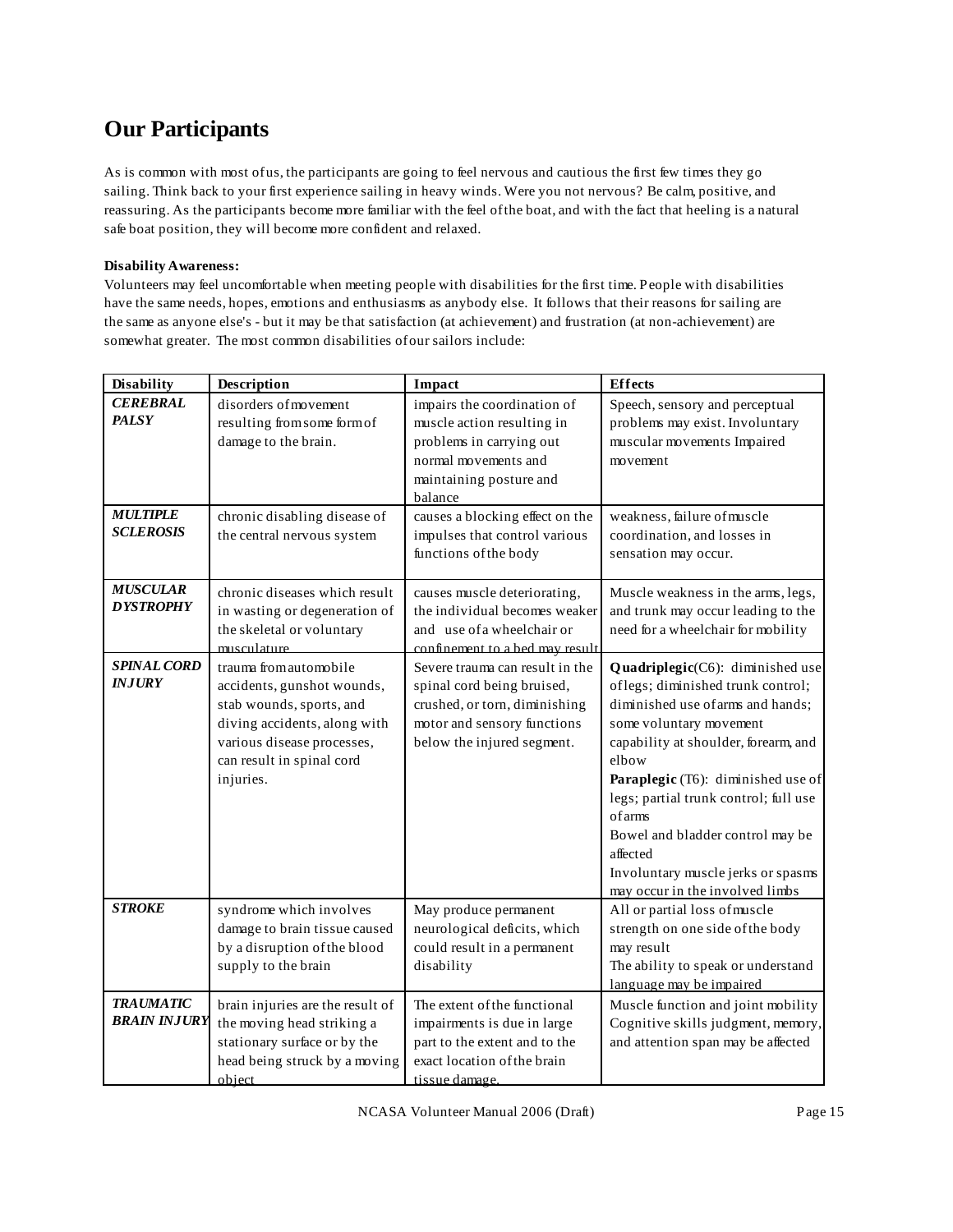It is easy to fall into the trap of worrying about the disability rather than focusing on getting to know the individual as a person. People in wheelchairs are people first. Most neither expect nor wish to have everything done for them and want to be involved in decision making. **The key is to find out what can be done rather than what cannot**. In general, the best thing to do is to ask questions, listen and understand what the sailor needs. Treat personal care matters as a fact of life - it's no big deal. If you are unsure or need assistance, ask the individual how best to deal with the situation, if you still require assistance please approach the NSC/NCASA able sail instructor or volunteer co-ordinator - they are there to help you.

- Before doing anything ASK. Talk with whomever you are helping, to find out what is required of you -DON'T ASSUME THAT YOU KNOW. Allow the sailor to do as much as he/she can independently; assist the sailors to help themselves.
- ! It is important to set up a two-way dialogue so as to break down preconceived ideas and build confidence on both sides. This will also clarify the general area of the disability - physical/sensory/learning or, more rarely, combinations of the three.
- ! If communication is difficult due to the disability, there will be a friend, relative, or care giver present from whom you can obtain more information.
- ! Helping is a very personal matter, so always aim to build trust. This may take time but will enable both parties to function eventually as a team. Try not to take over; carry on with your two-way conversation to find out more about strengths and limitations; then help accordingly.
- ! Treat the participant as you would like to be treated. Attempt to maintain the participant's dignity in all situations and at all times.

#### **Special Considerations for Sailing**

Some specific things to bear in mind around sailing are:

- paralysis/lack of feeling; limitation of joint movement -- the sailors may not be able to tell you when they are hurting themselves. Make sure that you have foam pads or cushions available. Be particularly careful, when making transfers into and out of the boat, not to place their weight on sharp corners or objects, or bend their paralyzed extremities in unnatural positions;
- balance and/or coordination may be affected, so support or "spot" the sailor during self-assisted transfers;
- ! temperature control may be limited, particularly in paralyzed extremities; ask if they would like to wear foul weather clothing for warmth, to have water for hydration and a sponge to "cool off"

Since a sailing session requires the participants to be out on the water for up to two hours, the following are also important considerations:

- Exposure to the sun is increased on the water -- always have a hat and sunscreen.
- ! Inquire about the sailor's endurance levels -- can he/she sail for two hours?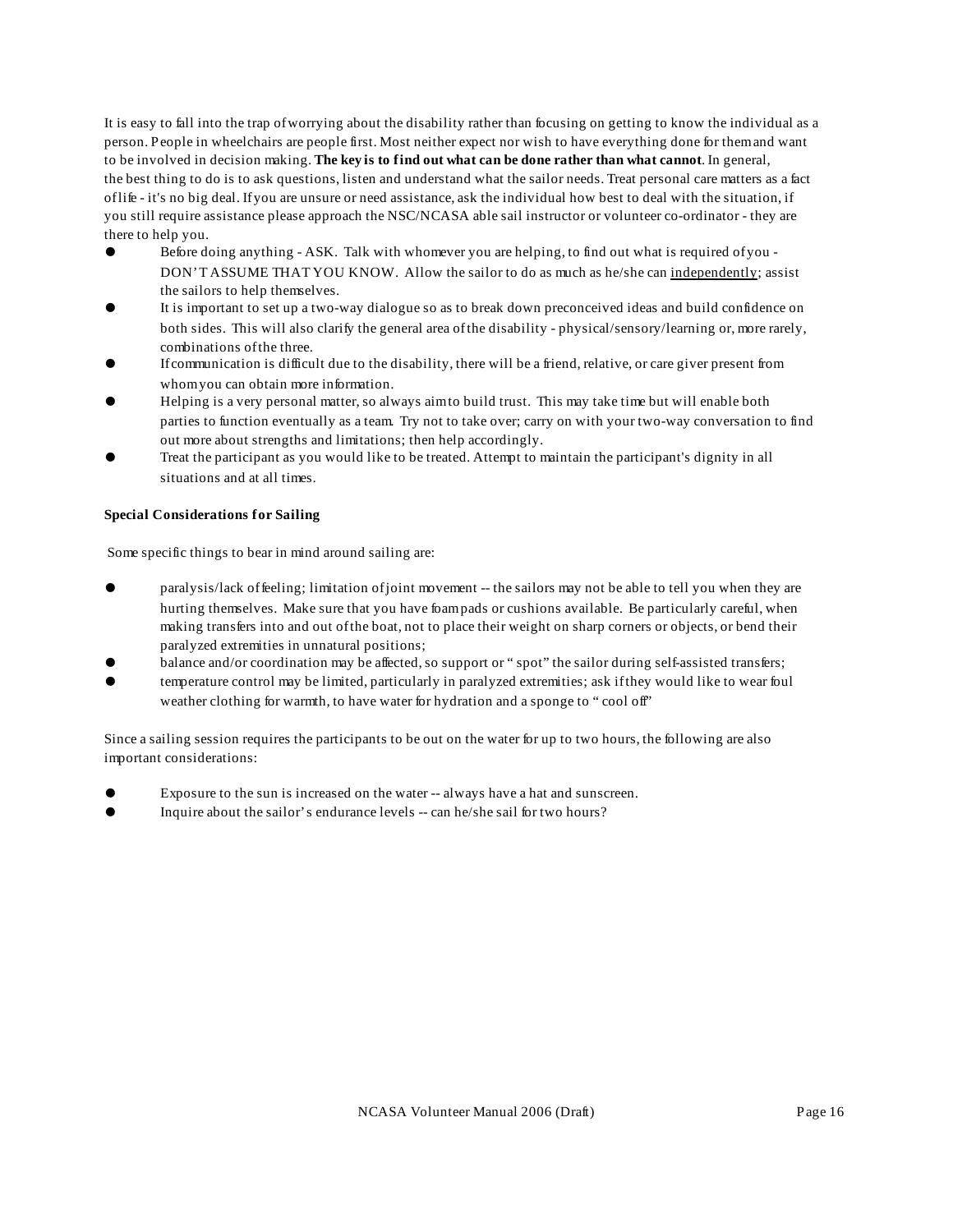# **Our Facilities and Boats**

#### **NSC Clubhouse and Sailing Pavilion**

The Club house is the first building a visitor encounters at Nepean Sailing Club. It has the office, a meeting room, accessible washrooms a lobby and an elevator on the main floor. On the second floor is the East room, the members' lounge, the kitchen and a large veranda overlooking the harbor. If you use the elevator to assist a participant to the second floor, be sure to turn the key to the off position when exiting the elevator. Failure to do so will prevent other users from calling the elevator.

The Sailing Pavilion is the building at the north end of the dinghy park. From this building the instructors and able sail co-ordinator run lessons and book recreation sails. It has the closest accessible washrooms to the able sail dock.

#### **Equipment Locker**

Able sail has an equipment locker in the NSC service building. The equipment locker has a work bench, tools, spare parts and equipment for trailering the Martin 16s. The able sail instructor and certain volunteers have keys for the entry into the equipment locker.

#### **Able Sail Dock**

The Able Sail dock is located at the north east corner of the harbor. It is accessed by exiting the clubhouse through the north doors, turning right and following the wooden and concrete walkway past the crane. Turn left onto the ramp that takes you down to the docks and continue until you reach the end of the dock. The dock is 30 feet by 40 feet. It has two equipment boxes and four hoists. It is stable and can normally accommodate eight participants and their wheel chairs and eight to ten volunteers.

#### **Equipment Boxes**

There are two equipment boxes on the able sail dock. One box contains PFDs for participants and volunteers. It also contains the lifting slings used to move the participants from their chairs to the Martin 16s. The second equipment box contains extra seat cushions, chest straps for the sailors, buoys and anchors. The equipment boxes are also to be used to store the Martin 16 sail covers , participant's personal gear and volunteers personal gear while they are sailing. The lids on the equipment boxes are not strong so please do not sit on them.

#### **Lifting Hoists**

There are four lifting hoists on the able sail dock. When not in use the boom should be turned towards the middle of the dock and the spreader bar should be tied off to a hook next to the hand winch. This prevents the shroud of the Martin 16 from tangling with the boom when docking or departing the dock.

#### **Lifting Slings**

In the equipment box are three cloth lifting slings to be used in conjunction with the hoists for transferring participants from their chairs to the Martin 16s. Each sling is of a different size to accommodate the size of the participant. If in doubt about which sling to use ask the participant or their attendant. Detailed Instructions about correctly fitting the sling are given on page 20 of this manual.

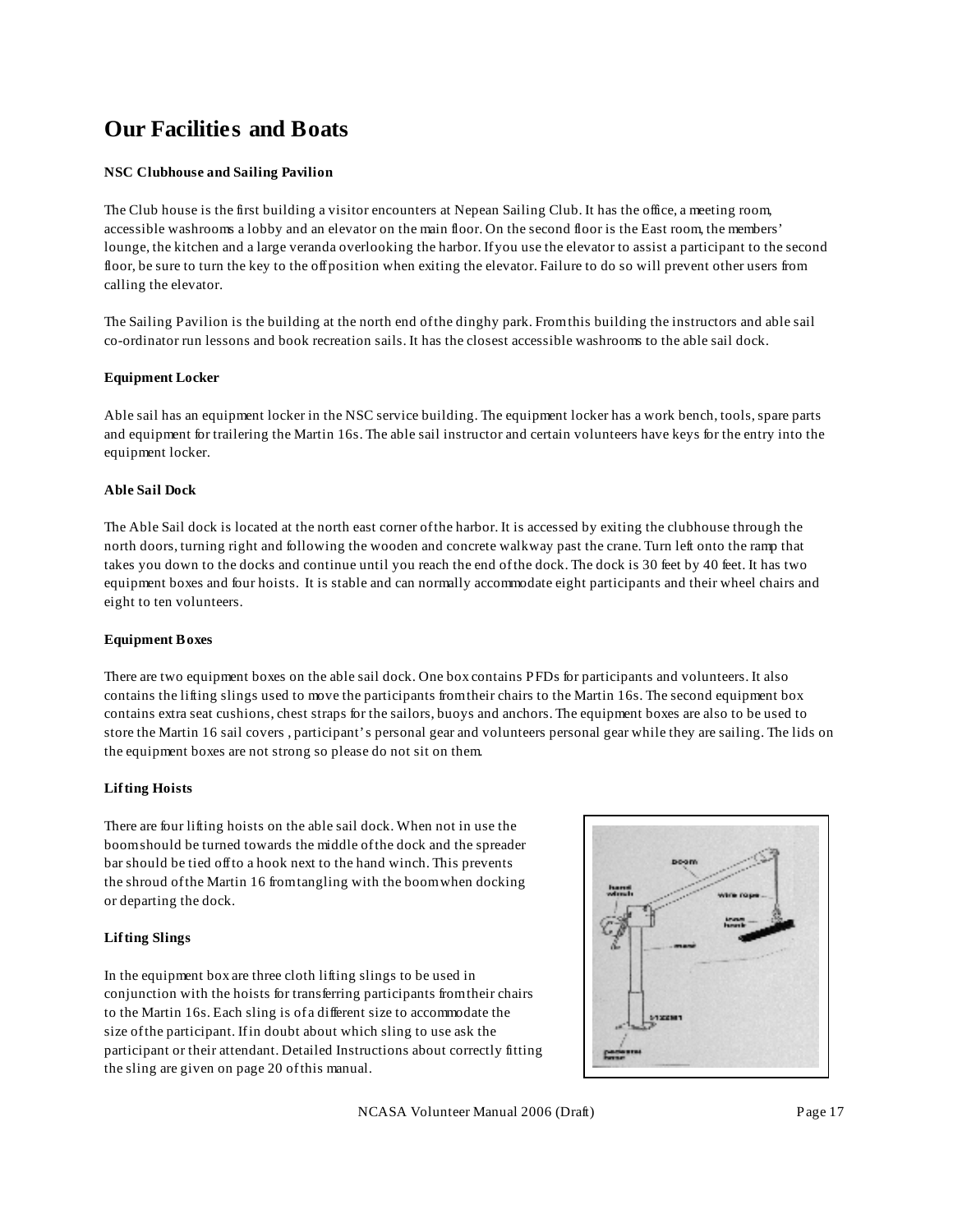### **Martin 16 Sailboats**

The *MARTIN 16* sailboat was designed by Don Martin and Bob Harris of Vancouver BC specifically to meet the needs of sailors with mobility impairments. Nepean Sailing Club is the proud owner of three *MARTIN 16s*:

- The *MARTIN 16* is designed to be sailed by one person from a seated position, with all sheets and rudder controls easily accessible from this position. An instructor or companion can be accommodated in the " rumble seat" behind the helmsperson.
- The joystick steering device allows people with severe disabilities and very limited hand function to sail independently.



- A three hundred and fifty pound lead bulb (half the weight of the boat) attached to the keel makes it impossible to capsize, a feature that is essential for any sailor with a severe mobility impairment.
- ! The Martin 16 has sufficient buoyancy to stay afloat even when the cockpit is flooded with water



NCASA Volunteer Manual 2006 (Draft) Page 18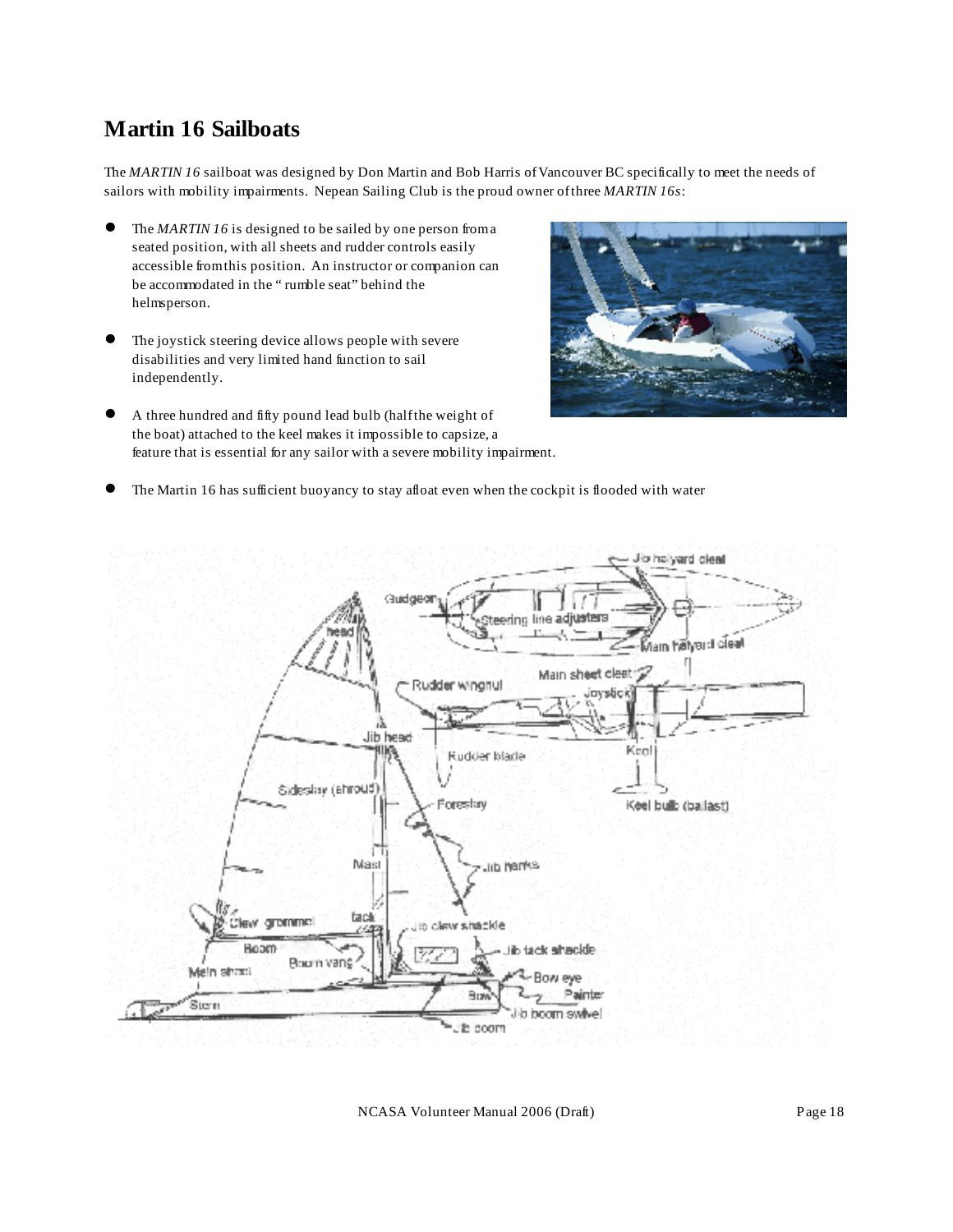# **Rigging the Martin 16 for sailing**

Nepean Sailing Club's Martin 16s have been fitted with a boom topping lift and a main sail cover for permanent storage of the sails on the boat when tied to the dock. This facilitates rigging as the main sail does not need to threaded to the boom each time the sails are hoisted.

#### **First steps:**

- 1. Check the windex at the top of the mast for wind direction.
- 2. Position the boat on the dock so the wind is coming from the bow towards the stern.
- 3. Tie the boat securely at both the bow and stern.
- 4. Take the sail cover off the boom, fold and place in the dock box.

#### **Raising the jib sail**:

- 1. Take the rolled up jib sail out from under the main sail tie downs.
- 2. Unroll the jib.
- 3. Moving forward, attach the jib tack to the front end of the jib boom and the clew shackle to the aft end of the jib boom.
- 4. Fasten the jib hanks to the forestay.
- 5. Take the jib halyard from the shroud, check that it is not twisted and then attach the shackle to the head of the jib.
- 6. Moving back to the cockpit, uncleat the jib sheet so the jib boom is free to swing across the deck when the sail is raised.
- 7. Grab the jib halyard on the shelf inside the cockpit of the boat (it will be labeled). Raise the jib sail and pull the halyard snugly - even harder if the wind is stronger.
- 8. Coil the jib halyard and tuck the coil in the halyard bag below the cleat.

#### **Raising the main sail:**

- 1. Take the main halyard from the shroud and attach the shackle to the head of the main sail.
- 2. Release the plastic clips which keep the mainsail flaked neatly across the boom.
- 3. Before raising the sail uncleat the main sheet, boom vang, outhaul, and cunningham lines from their cleats. All are labeled. This will make raising the main sail easier.
- 4. Grab the main halyard on the shelf inside the cockpit (it will be labelled) and raise the main sail. Watch that the leach of the sail (and the battens) does not get caught between the shroud and the mast as this can tear the sail and break the battens.
- 5. Pull snugly and cleat but do not pull as tight as the jib halyard.
- 6. Coil the jib halyard and tuck the coil in the bag below the cleat.
- 7. When the main sail is fully raised pull the outhaul, cunningham and boom vang just enough so they are not slack. The sailor can make adjustments after leaving the dock.

#### **Check the seat position:**

Ask the participant where he/she would like the seat position. Check that the seat back and seat bottom lines are adjusted and securely cleated.

#### **Check the steering, steering control lines and sheets:**

- Check that the joystick moves freely, yet is not sloppy. The tension on the control lines can set by adjusting the tension straps running across the back deck
- ! Make sure that the main and jib sheets do not have knots that prevent them running freely. However they should have stopper knots in the end so the " bitter end" of the sheet cannot run through the cleat fairlead.



NCASA Volunteer Manual 2006 (Draft) Page 19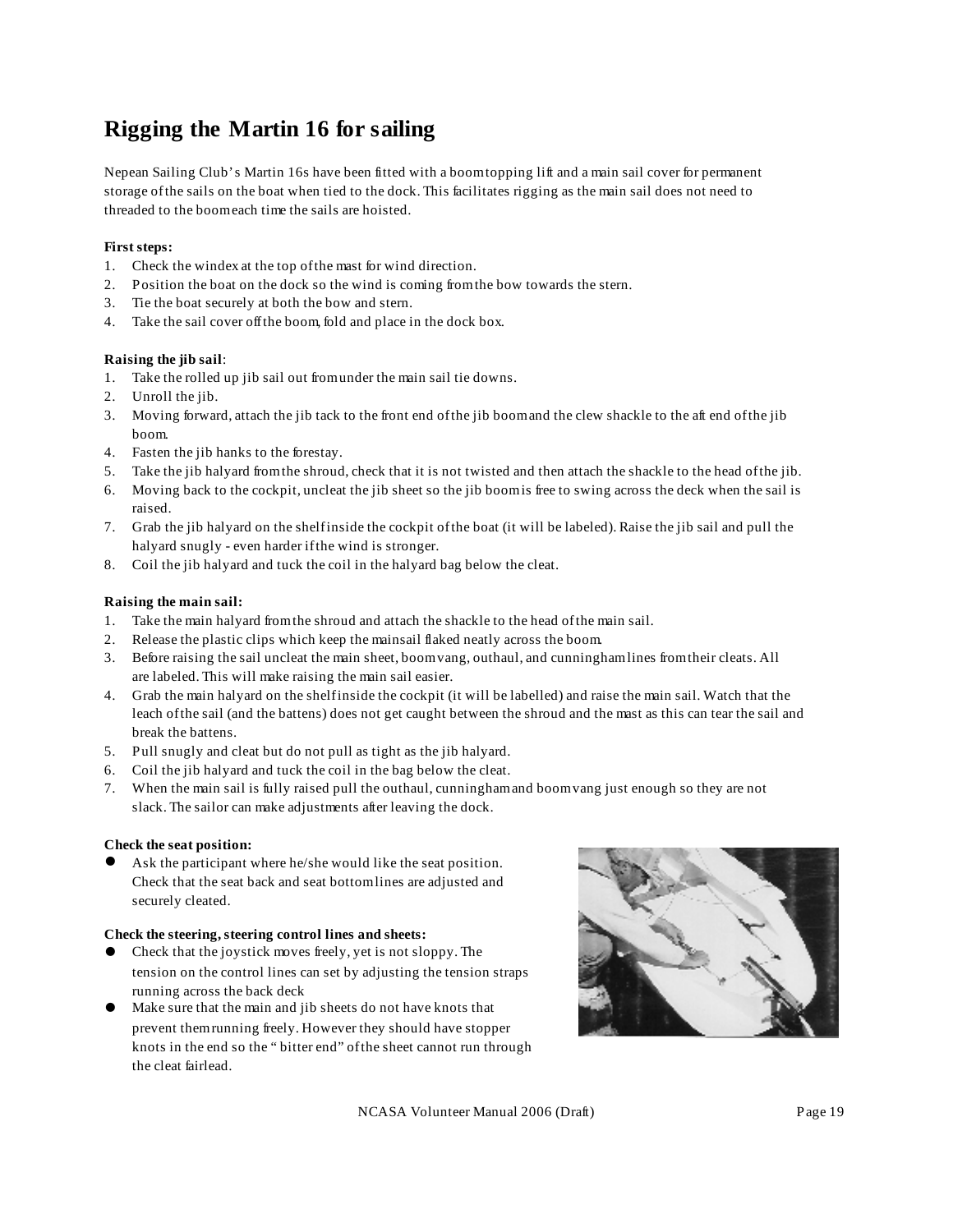#### **Pump the boat dry**:

! Empty any water out of the boat using the bilge pump and a sponge if necessary. Make sure that the seat is clean and dry before transferring the sailor into the boat.

### **Autohelm power assisted sheet winches and steering**

Two of the NSC Martin 16s are fitted with power assisted sheet winches and power assisted steering. The systems designed by Marcel Laroche, consist of a 12 volt battery power supply, one 12 volt electric motor that drives a drum winch to trim or ease the main and jib sheets, a second electric motor which turns the tiller either to port or starboard and a joy stick to control the operations of the electric motors.

#### **How to rig the autohelm:**

The two autohelms are slightly different in how they are rigged. The autohelm in Martin 16, sail # 16 (system 1) is permanently fitted. The second autohelm (system 2) is portable and can be used on either Martin 16 sail # 15 or Martin 16 # 94.

#### **System 1**

- Uncleat the main and jib sheets from the cleat on the top of the keel box and untie the figure eight stopper knots in the bitter end of the sheets. Pull the sheets so all the sheet is in front of the cleat. Remove the sheet from the port side (left side) fairlead located under the aft edge of the foredeck. Re-thread the sheet through the spare fairlead on the starboard side of the aft edge of the foredeck.
- ! Sewn into the bitter end of the sheets are very light lines, each with a fishing line swivel on the end. Attached to the winch drum is another light line with a fishing line swivel. Join these together using the safety clip. This ensures that the sheet will not be run off the drum if the sailor continues to run the winch after all the line is paid out. (The sheet will start to be wound on the winch in the opposite direction).
- The electric motor and winch to control the steering is permanently fixed to the starboard side of the aft deck. Undo the steering control line at the tension strap, put three or four wraps on the winch and then reattach the line to the tension strap. It should be snug.
- ! Locate the joy stick which should be located in the starboard halyard bag under the foredeck when not in use. When in use the joystick fits into a bracket on either the starboard (right) or port (left) side of the seat, depending upon the sailor's preference.
- ! The power switch is located on the port side of the keelbox. Turn the switch on . Trim the sheets by moving the joystick aft. Make sure that both sheets are trimmed simultaneously and that you don't get an override on the winch drums. Ease the sheets by moving the joystick forward. If there is only light tension on the sheets be careful to ease the sheets slowly a little bit at a time. Easing the sheets too quickly or peeling off too much line will result in the sheet over-riding the winch..
- ! Check out the power steering by moving the joystick to left. Does the tiller on the rudder head turn to the right and rest at the stops? Now move the joystick to the right. Does the tiller move to the left? Is there any binding at the rudder stops? Adjust the tiller lines, if necessary. Do the tiller control lines slip while led around the winch so the tiller does not respond to the joystick command? If so, put more tension on the lines by adjusting the tension control straps.
- ! The autohelm can be rigged to provide main sheet trim assistance only if the sailor has sufficient strength to steer the boat and trim the jib manually. To do so, rig only the main sheet to the winch, leaving the steering in manual mode and the jib sheet running through the cleat on top of the keel box. This allows the sailor to get the feel of the boat through manual steering while still having power assist to help with the heavy work of trimming the main sail.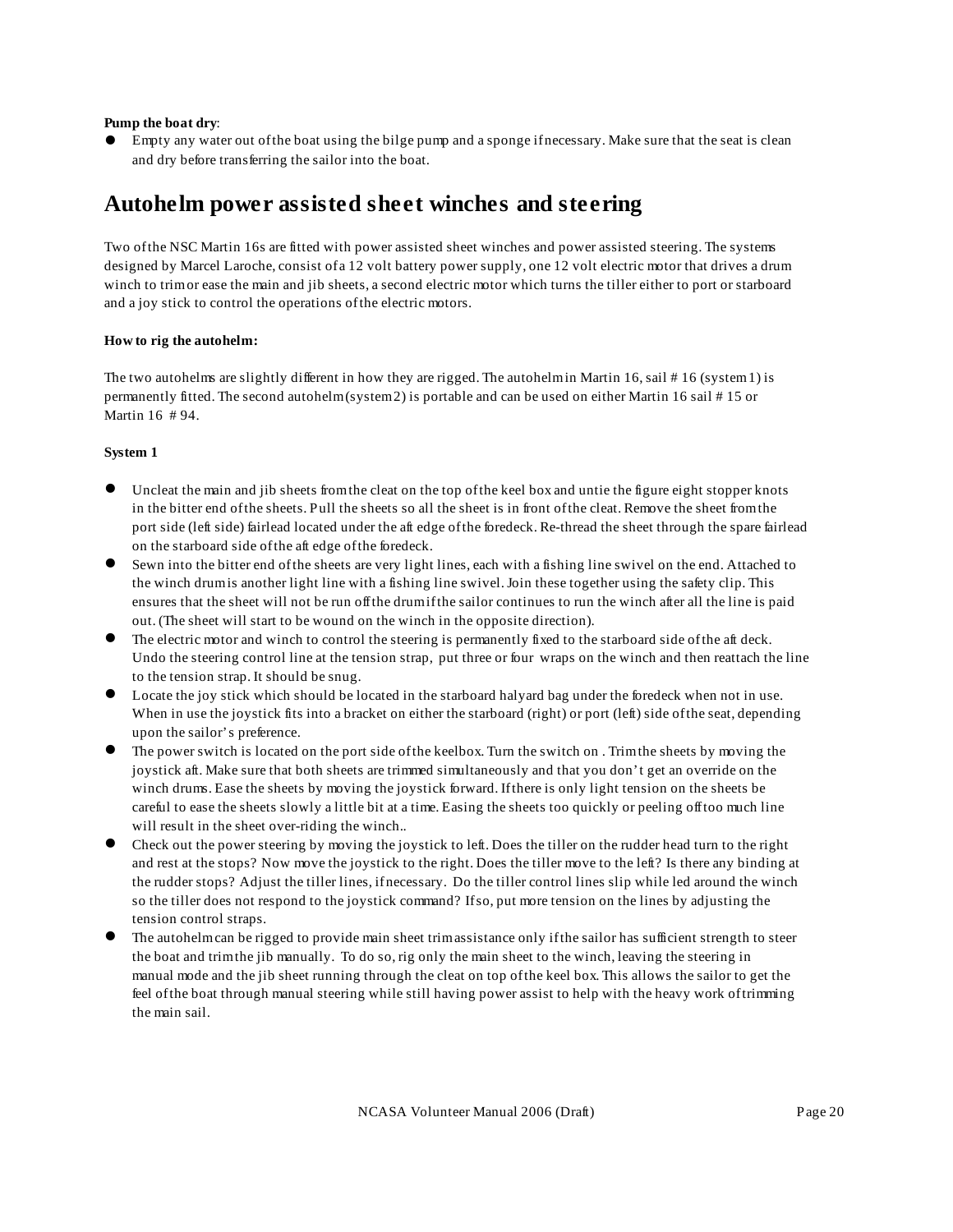#### **System 2**

System 2 is a second generation auto helm developed by Marcel Laroche incorporating portability and improvements over system 1.

- ! The sheet winches are fitted on a wood board that is placed along the starboard side of the keel box. Metal guides attached to the battery box position the board in place which is then secured by two web straps. The web straps should be firmly secured in place so the wooden board will not move.
- ! The battery box and 12 volt battery fits on the cockpit floor immediately in front of the keelbox. It is has two " L" straps which guide into the wood board.
- ! The manual tiller is replaced with a short modified tiller containing a small electric motor and drum through which the tiller control lines run.
- ! The joystick is fitted on a portable wooden cross beam which is held in place by a webbing strap with cargo hooks clipped to the edge of the gunwale and tightened.
- Similarly to the fixed system uncleat the main and jib sheets from the cleat on the top of the keel box and untie the figure eight stopper knots in the bitter end of the sheets. Pull the sheets so all the sheet is in front of the cleat. Remove the sheet from the port side (left side) fairlead located under the aft edge of the foredeck. Re-thread the sheet through the spare fairlead on the starboard side of the aft edge of the foredeck.
- Sewn into the bitter end of the sheets are very light lines each with a fishing line swivel on the end. Attached to the winch drum is another light line with a fishing line swivel. Join these together using the safety clip. This ensures that the sheet will not be run off the drum if the sailor continues to run the winch after all the line is paid out. (The sheet will start to be wound on the winch in the opposite direction).
- ! Connect the electric cable (running it under the seat) from the tiller to socket on the wooden panel strapped to the keelbox.
- ! Locate the joy stick which should be located in the starboard halyard bag under the foredeck when not in use. It will have a bolt and a wing-nut on the bottom. Undo the wing-nut and place the bolt through one of the holes drilled in the portable cross beam. Put the thumb screw back on the bolt so the joystick is tight and secure while sailing.
- ! The power switch is located on the wood panel on the starboard (right) side of the keelbox. Turn the switch on. Trim the sheets by moving the joystick aft. Make sure that both sheets are trimmed simultaneously and that you don't get an override on the winch drums. Ease the sheets by moving the joystick forward. If there is only light tension on the sheets, be careful to ease the sheets slowly a little bit at a time. Easing the sheets too quickly or peeling off too much line will result in the sheet over-riding the winch.
- ! Check out the power steering by moving the joystick to left. Does the tiller on the rudder head turn to the right and rest at the stops? Now move the joystick to the right. Does the tiller move to the left? Is there any binding at the rudder stops? Adjust the tiller lines, if necessary. Do the tiller control lines slip while led around the winch so the tiller does not respond to the joystick command? If so, put more tension on the lines by adjusting the tension control straps.
- The autohelm can be rigged to provide main sheet trim assistance only, if the sailor has sufficient strength to steer the boat and trim the jib manually. To do so, rig only the main sheet to the winch leaving the steering in manual mode and the jib sheet running through the cleat on top of the keel box. This allows the sailor to get the feel of the boat through manual steering while still having power assist to help with the heavy work of trimming the main sail.

### **Transferring the sailor into the Martin 16 without hoist assistance**

Some sailors prefer to transfer from dock to the Martin 16 without using the hoist. Ask them what their preference is and follow their wishes. They know what is best for themselves.

! Position the Martin 16 along the dock so its bow is head to wind. Make sure the boat is tied securely to the dock so it can't move either fore and aft or away from the dock.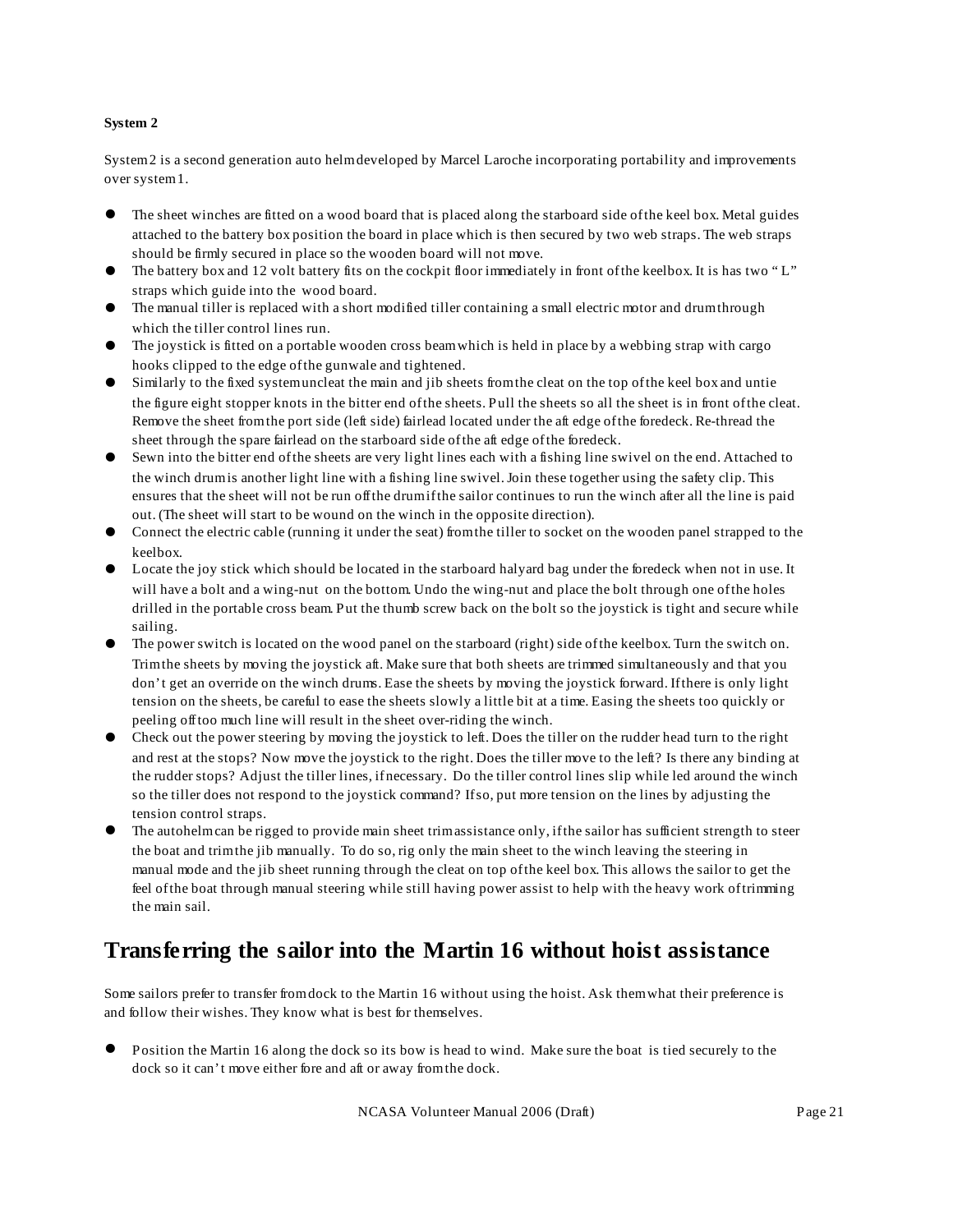- ! Rig the sails (as discussed previously). Clip the preventer line (attached to the boom vang strap located on the boom) onto the shroud which is away from the dock. This prevents the boom from swinging and hitting the sailor as he/she is transferring into the boat.
- ! Make sure that the sailor puts on sailing clothing and a PFD before getting out of his/her chair. Ask the sailor if he/she requires assistance and follow his/her directions.
- ! " Spot" the sailor while he/she is transferring from his/her wheelchair to the seat of the Martin 16. Communication is important, always ask before helping so not to interfere.
- ! When the sailor is comfortable in the seat and his/her legs are extended under the foredeck ask the sailor if the seat back needs adjusting. The sailor may be able to adjust the seat on his/her own or may require your assistance. It's his/her call.
- Ask whether he/she wishes to use a chest strap. This consists of an adjustable webstrap with two hooks, one on each end, which is fitted across the boat immediately behind the seat back. Sewn to the webstrap is a seat belt like strap, which is secured around the sailors chest. It prevents the sailor from falling to leeward in moderate and heavy winds.
- ! Move the wheelchair from the edge of the dock to the area beside the dock boxes and set the wheelchair brakes. Light weight manual chairs can be flipped to rest on their backs.
- With the sailor securely seated, unclip the preventer from the shroud and attach it to the boom bail. Have the sailor test the tiller or joy stick and the sheets.
- Untie the stern line and secure on the Martin 16. Next untie the bow line and secure to the boat by wrapping it around the shroud and then bringing the tail end into the boat. Holding the boat by the shroud check for boat traffic both coming into and exiting Nepean harbor before casting off and pushing the boat out into the channel.

### **Transferring the sailor into the Martin 16 with hoist assistance**

Sailors with significant disabilities will require the use of the hoist to transfer from their chair to the Martin 16. As they probably use similar lifting arrangements for everyday living ask them their preferences about lifting procedures. Listen to their directions and follow general guidelines which follow:

- ! Encourage the person being transferred to assist as much as possible.
- ! Practice with an extra person standing by for assistance until a comfort
- level is reached for transfers. Remember, if doubtful about completing the transfer safely, seek
- further assistance rather than risk injury to the sailor or yourself.
- Position the Martin 16 along the dock so its bow is more or less head to wind and the shroud is in line with the hoist. Make sure the boat is tied securely to the dock so it can't move either for and aft or away from the dock.
- Rig the sails (as discussed previously). Clip the preventer line (attached to the boom vang strap located on the boom) onto the shroud which is away from the dock. This prevents the boom from swinging and hitting the sailor as he/she is transferring into the boat.
- Have the sailor position his/her chair adjacent to the hoist boom so the hook, if lowered, would lie in the sailor's lap. Make sure that the sailor puts on sailing clothing and a PFD before fitting the sling.



Lating Sing

**T40** 

Enter

Select the appropriate size sling from the equipment box. Starting at the back of the person's chair, get the sailor to bend forward and then feed the bottom of the sling down to the seat of the chair. On the count of 3, have the sailor push up with his/her arms raising his/her bottom off the seat cushion. At the same time, pull the sling forward so it slides under the sailor's bottom until it is just behind the knees. The sailor can now sit down on the sling. Make sure the top of the sling is slightly higher than the sailor's shoulders and there is equal material on each side of his/her body.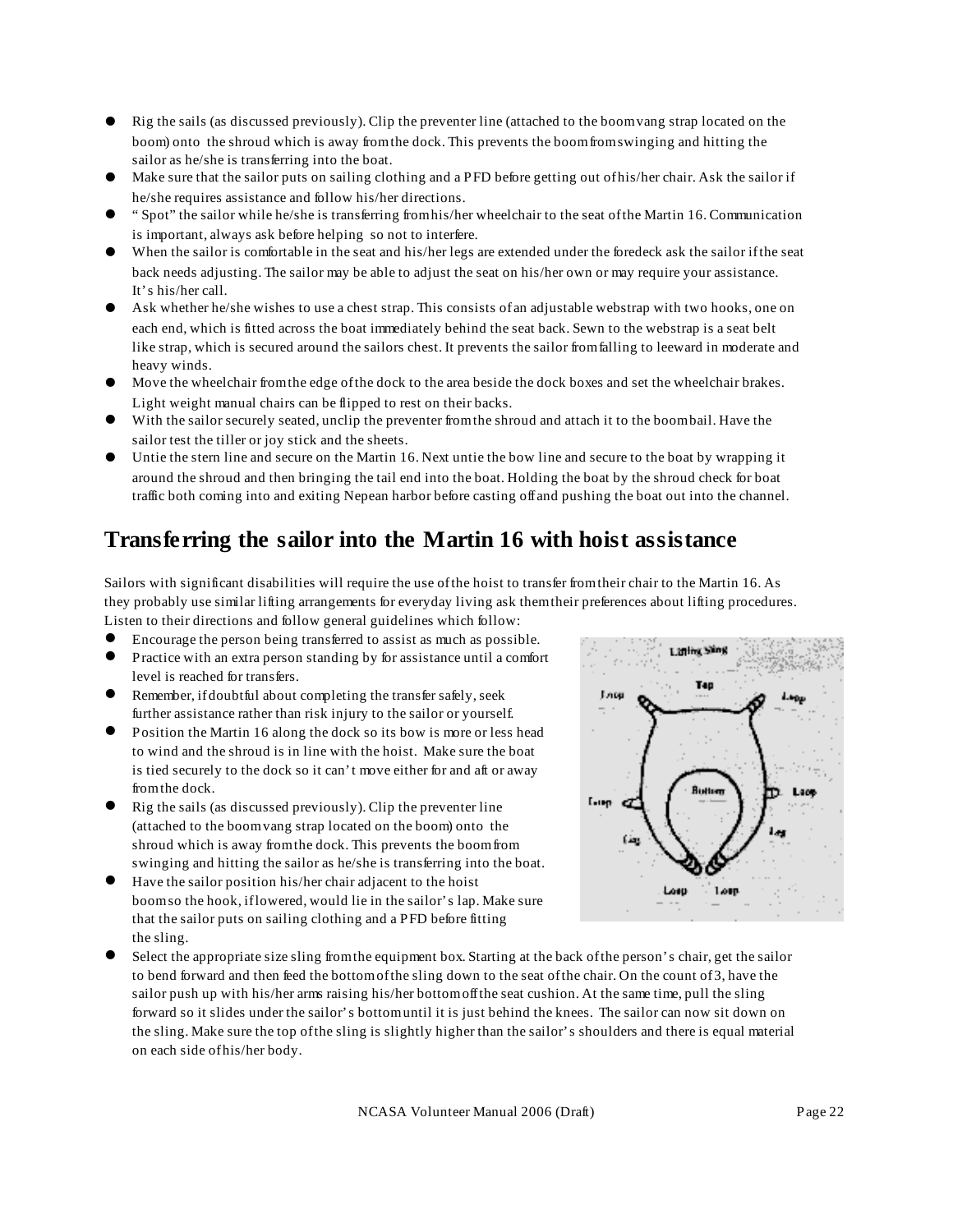- ! Hook the color coded loops on the sling to the spreader bar, attached to the hoist hook, starting with the top loops. The same color loops should be hooked on each side. i.e., if attaching blue loops on the right side to the spreader bar, then attach the blue loops on the left side to the spreader bar. The right leg support of the sling should go under the sailor's right leg and cross over the left leg to attach to the left side of the spreader bar. The left leg support should go under the left leg and cross over the right leg to attach to the right side of the spreader bar.
- Using the hoist winch, take up tension on the cable, checking that all of the loops are still attached to the spreader bar and the sling is not caught on the wheelchair armrests. The sailors's arms and shoulders must be inside the sling. Slowly lift the sailor making sure he/she is comfortable. If you observe problems or if the sailor tells you of problems, immediately put them back in his/her chair and make adjustments. Once the sailor is lifted clear of his/her chair, move the chair to the center of the dock and lock the brakes. Remove the seat cushion from the chair and place it on the seat of the Martin 16, making sure the correct end is facing forward.
- Rotate the boom of the hoist so the sailor is swung over the Martin 16. The boom must be rotated so the sailor crosses from the stern of the boat until centered over the Martin 16 seat. With one volunteer standing on the Martin 16 deck immediately in front of the seat and a second volunteer lowering the sailor into the seat using the hoist winch, guide the sailor's legs along the right and left sides of the keelbox as he/she is lowered in to the seat.
- When the sailor is lowered into the seat, release the sling loops from the spreader bar. Hoist the spreader bar to the boom end and rotate the hoist so the boom is pointing to the center of the dock. Tie off the spreader bar.
- When the sailor is comfortable in the seat and his/her legs are extended under the foredeck adjust the seat back using the control line on the shelf on the port side of the seat.
- Ask whether he/she wishes to use a chest strap. This consists of an adjustable webstrap with two hooks, one on each end, which is fitted across the boat immediately behind the seat back. Sewn to the webstrap is a seat belt like strap which is secured around the sailors chest. It prevents the sailor from falling to leeward in moderate and heavy winds.
- With the sailor securely seated, unclip the preventer from the shroud and attach it to the boom bail. Have the sailor test the tiller or joy stick and the sheets.
- Untie the stern line and secure on the Martin 16. Next untie the bow line and secure to the boat, by wrapping it around the shroud and then bringing the tail end into the boat. Holding the boat by the shroud, check for boat traffic both coming into and exiting Nepean harbor, before casting off and pushing the boat out into the channel.

# **Final checks before casting off the dock**

#### **Make sure:**

- The boat has all the safety equipment required by the small vessel regulations.
- The rigging, tiller and sheets have been given a final inspection.
- ! The sailor and companion are wearing PFD's and suitable clothing for the expected conditions.
- ! The sailor and companion are aware of local hazards and expected weather conditions for the next 2 hours.
- ! The volunteer co-ordinator or able sail instructor know that the boat has gone sailing, the general area of sailing and the expected time of return.
- ! Check for boat traffic coming into and out of the harbor immediately prior to casting off from the dock.

# **Returning to the dock**

When returning to the dock, it is important that the boat approach the selected spot along the dock with the wind forward of the beam. This will allow the sailor to slow the boat down by easing the sails until they are luffing. To further slow the boat, direct the sailor to steer the boat head to wind. Remember that the Martin 16 is a keelboat and thus carries a lot of momentum. It does not stop on a dime.

Check that the hoist boom on the dock is not extending out over the water. This could cause the forestay or the shroud to catch the hoist boom as you are sailing by and possibly damage the Martin 16 rigging.

NCASA Volunteer Manual 2006 (Draft) Page 23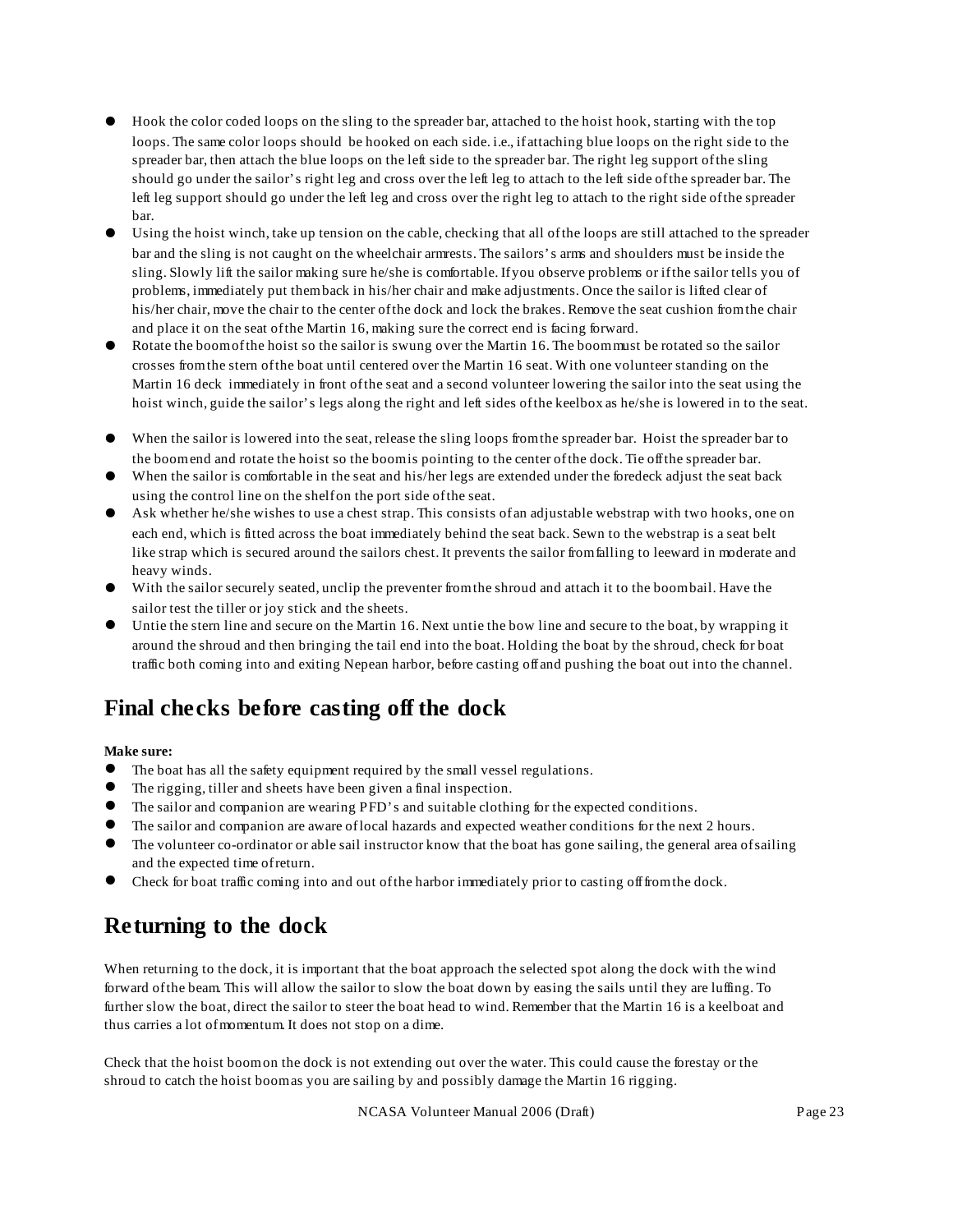Stop the boat along side the dock and securely tie the bow and stern lines to the dock. Release the main and jib sheets so the sails are free to swing. Attach the boom preventer to the shroud furthest from the dock and prepare to transfer the sailor from the Martin 16.

### **Transferring the sailor from the Martin 16 without hoist assistance**

- Make sure the boat is tied securely to the dock so it can't move either for and aft or away from the dock.
- ! Following the sailors instructions move the sailor's chair to the location on the dock where the sailor will transfer.
- Set the wheelchair brakes.
- ! Place padding on the edge of the dock where the sailor will transfer.
- Standing immediately behind the seat of the Martin 16,"spot" the sailor as he/she transfers from the seat to the side deck. Watch that the sailor does not catch his/her legs in the manual joystick while rasing him/herself from the seat.
- Move the sailor's seat cushion from the Martin 16 to the seat of the chair.
- ! " Spot" the sailor during the transfer from the side deck of the Martin 16 to the dock and then to the chair. Follow the sailor's directions for any assistance required.

### **Transferring the sailor from the Martin 16 with lift assistance**

*This procedure is described utilizing two volunteers. The first volunteer will be identified as volunteer A, the second volunteer will be identified as volunteer B.*

- ! Position the Martin 16 along the dock so its bow is more or less head to wind and the shroud is in line with the hoist. Make sure the boat is tied securely to the dock so it can't move either for and aft or away from the dock.
- Volunteer A will get into the boat and release the sailor's chest strap and then remove it from the boat. (Be careful as the chest strap will sink if it falls in the water)
- ! Meanwhile volunteer B on the dock will move the sailor's chair to a position under the hoist boom. The front end of the chair must be facing the boat so that when the sailor is lifted he/she can be lowered directly into the chair. Lock the brakes on the chair.
- ! Volunteer B then rotates the hoist boom so the hook and spreader bar can be lowered into the sailors lap. Rotate the boom so it approaches the Martin 16 seat from the direction of the stern. (The shrouds will prevent you from rotating the hoist boom from the bow direction).
- ! Volunteer A attaches the loops of the lifting sling to the spreader bar of the hoist. Volunteer remains standing immediately behind the seat of the Martin 16, while volunteer B slowly cranks the hoist winch, lifting the sailor. The sailor should be raised until the hook is stopped at the boom end. Slowly rotate the boom end until the sailor is over top of his/her chair.
- ! Volunteer A in the boat, should now exit the boat taking the seat cushion with him/her and place it on the chair seat, making sure that the cushion is placed in the proper orientation. While the volunteer B at the winch slowly lowers the sailor onto the chair, the volunteer A stands behind the chair making sure the sailor is seated properly.
- When the sailor is in the chair and there is no tension on the sling loops disconnect the loops from the spreader bar. Move the chair away from the hoist. On the count of 3, the sailor bends forward and raises himself/herself from the seat cushion, while you pull the sling out from the back of the chair.
- Raise the hook and the spreader bar and attach the free end to the hoist so it will not swing in the wind. Make sure that the boom is facing towards the center of the dock.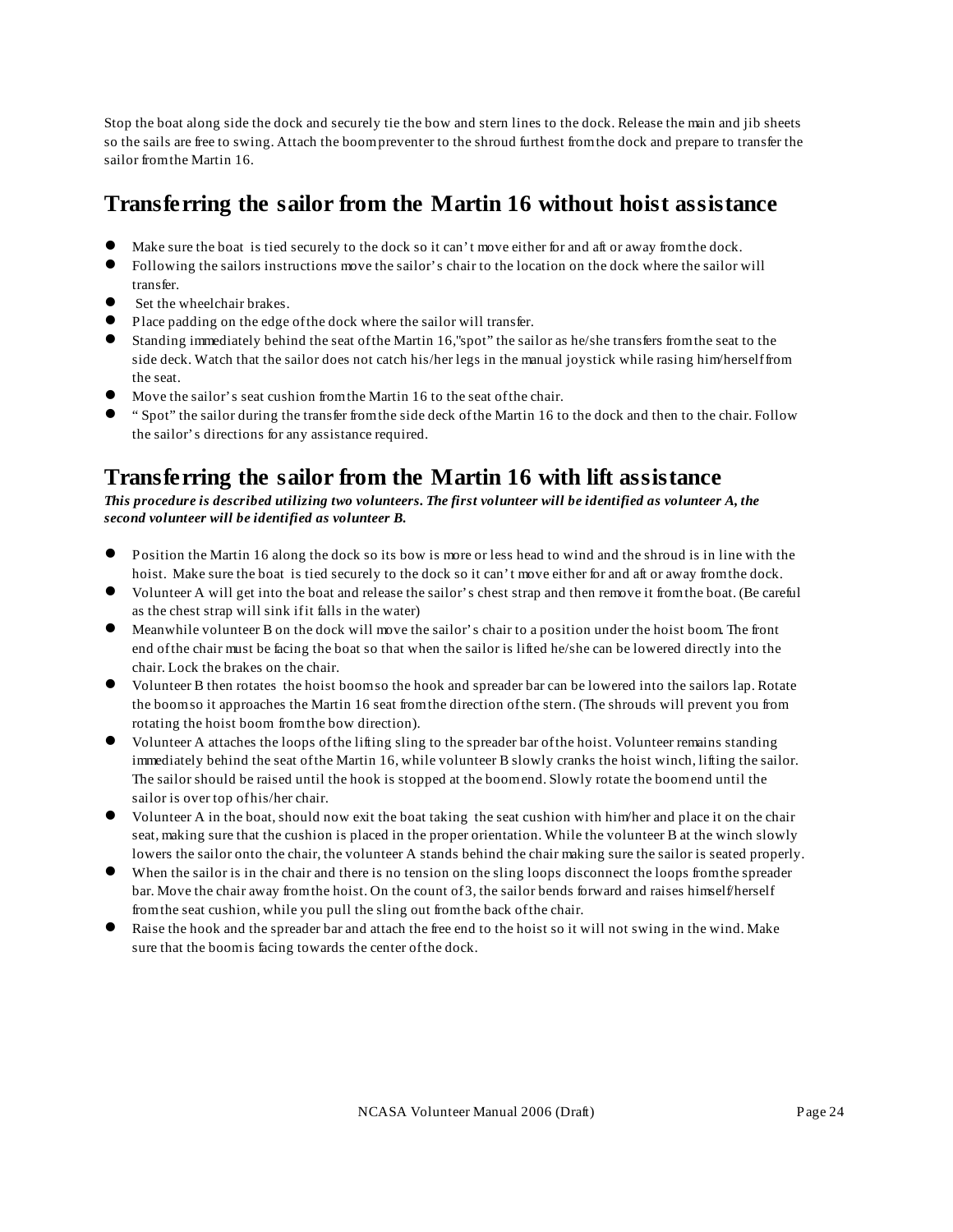# **De-rigging the Martin 16**

Once the sailor is safely on the dock and the boat is not being used immediately by another sailor, then de-rig the Martin 16. Involve the sailor in the de-rig process.

- Lower the jib by releasing the jib halyard from the cleat located on the shelf inside the cockpit. Release the head of the sail from the jib halyard shackle and secure the halyard on the chain plate holding the shroud to the deck. Tighten and cleat the halyard. Undo the sail hanks on the forestay. Undo the jib tack shackle at the front end of the jib boom and the jib clew shackle at the back end of the jib boom. Hand the jib to the sailor to roll up, starting at the foot. Tighten and cleat the jib sheet so the jib boom is centered along the fore deck.
- ! Lower the main sail by releasing the main halyard from the cleat located on the shelf inside the cockpit. You will have to assist the sail slides by pulling down on the luff of the sail. The sail slides will be prevented from exiting the mast track by a stop on the mast, just above the goose neck. When the sail is lowered, unclip the main halyard from the headboard of the main sail and secure it on the chain plate holding the shroud to the deck. Tighten and cleat the halyard. Moving to the back of the Martin 16, neatly flake the main sail across the boom, leaving about 6 to 12 inches of sail cloth on each side of the boom. Make sure the battens are parallel to the boom. When the sail is entirely flaked across the boom, attach the two plastic retaining clips to the shock cord running along each side of the boom. This will prevent the flaked sail from coming free.
- Unclip the main preventer, tighten and cleat the main sheet so the boom is centered on the boat.
- ! The jib is stored along side the mainsail. Tuck the rolled up jib inside the shock cord where it crosses the top of the mainsail. Cover the mainsail and jib with the sail cover starting at aft end of the boom and finishing at the mast. Make sure that the number on the sail cover matches the boat number.
- ! Remove any loose items such as water bottles and sponges from the boat. Pump the boat dry.

#### **Securing the Martin 16s to the dock for overnight storage:**

When the sailing is finished for the day, the Martin 16s should be moved to either the inside (south side) or the east side of the able sail dock. The inside of the dock is preferable because there is less disturbance from the wake of passing boats. Make sure the dock fenders are in good condition and, if necessary, tie boat fenders to the Martin 16s (spare fenders are located in the equipment boxes). Tie the bow line to the dock cleat and then take the tail of the line back to the shroud. Tie the line to the shroud chain plate to form a spring line. This will prevent the boat from moving back. Take the stern line and tie it to the dock at about a 45 degree angle. This will prevent the boat from moving forward. After securely tying the boats to the dock, check that the bow of one boat will not hit the rudder of the other. If they do, adjust the lines.

Do not leave the Martin 16s overnight along the north side of the dock along the main channel into the harbor. They will get damaged from the wake of passing boats. Also, this dock is to be available for boats in cases of emergency.

#### **Reporting damage or items needing maintenance:**

If you had damage or see anything that needs maintenance that you can not handle, please write it down in the Maintenance Log in the equipment box on the dock. If it is major and the boat should not be sailed until the problem is fixed, please also advise the Able Sail instructor or the Nepean Sailing Club bosuns.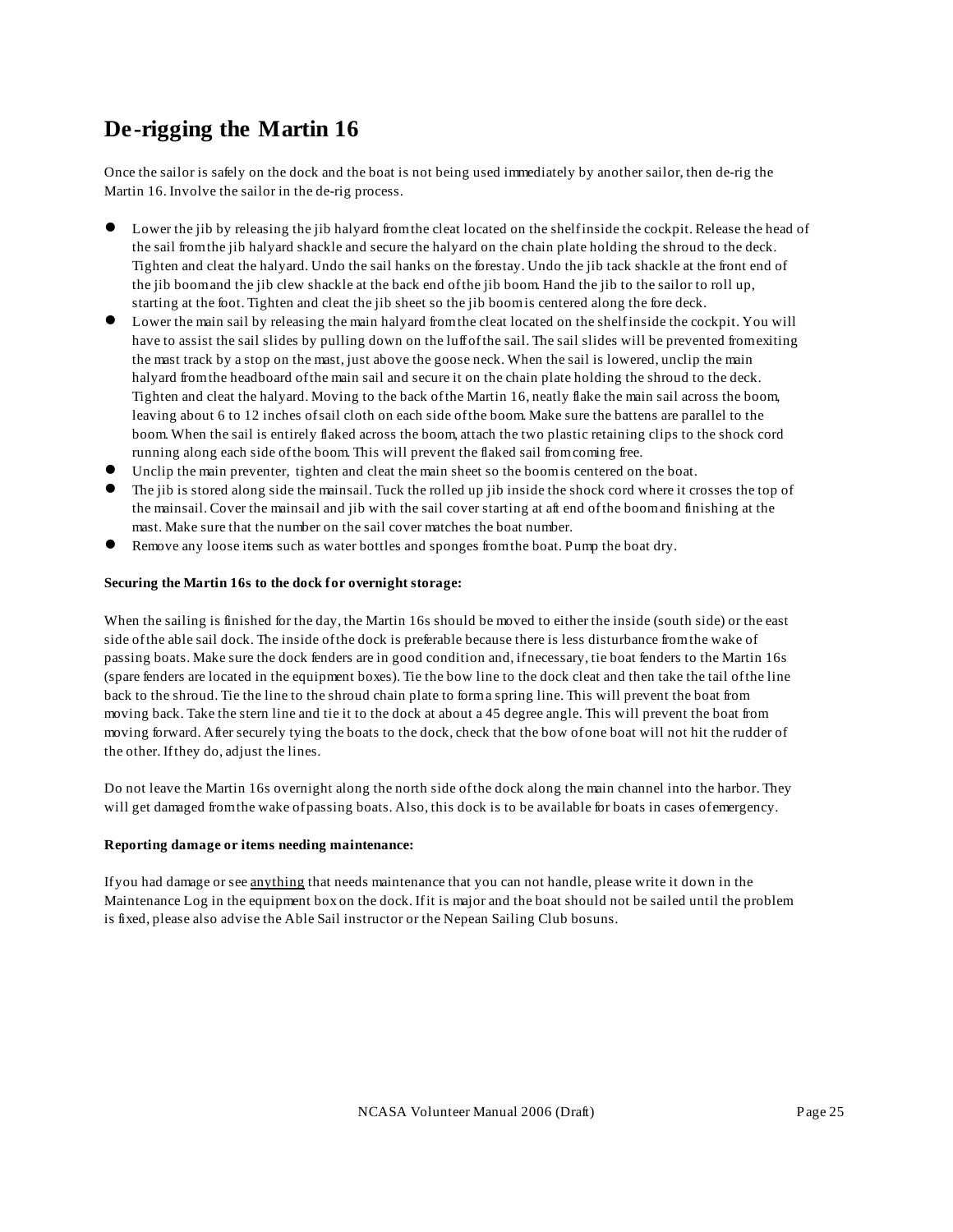### **Safety and Common Sense**

**Safety is of paramount importance for everybody involved in NCASA/NSC programs.** That being said, it is important to remember that many sailors with disabilities are seeking excitement and exhilaration when they sail, so we must not be overly cautious. A study of demonstration sail participants conducted by the AQVA determined that new sailors were much more likely to continue in the program if their first sail was in moderate winds rather than light winds. A good rule of thumb for new sailors is to take them sailing in winds up to 15 knots. Experienced sailors should be able handle winds up to 25 knots. Beyond 25 knots it is best to retire to the club house. Before going sailing ask the sailor what is his/her sailing experience and what is his/her comfort zone. You will have to determine the limit for the risk takers, the less confident will set the limit for you.

Safety starts when a participant arrives at Nepean Sailing Club for the first time. All NCASA/NSC program participants (sailors and volunteers) must complete a Release and Assumption of Liability and a Medical Information and Release. Completed forms are kept on file in the Sail Training Office in the Sailing Pavilion. The information provided on the Medical Information and Release form is confidential and will only be used to assist, in the event of an accident, injury or medical emergency, and to identify, emergency contacts, parents or legal guardians, etc.

#### **Before going sailing:**

- ! Check the weather forecast, usually posted outside the clubhouse near the harbor entrance. Observe the current weather conditions, including wind strength and direction, cloud cover, humidity, and visibility. If you can't see Aylmer Island, then it is probably
- not wise to set out. Tell some one in authority when you are leaving, when you expect to return, and the area where you plan to sail.
- ! Check that the Coast Guard required safety equipment is on board the Martin 16 (paddle, buoyant heaving line 15 meters in length, whistle).
- Before getting into the Martin 16s to go sailing, make sure that all participants are wearing a government approved PFD or life jacket. PFDs can be found in the equipment boxes located on the able sail dock.
- Make sure the participant is correctly dressed for the weather with a hat, drinking water, and sun protection for hot days and adequate water resistant clothing for windy or rainy days.
- Check that the boat is mechanically sound.

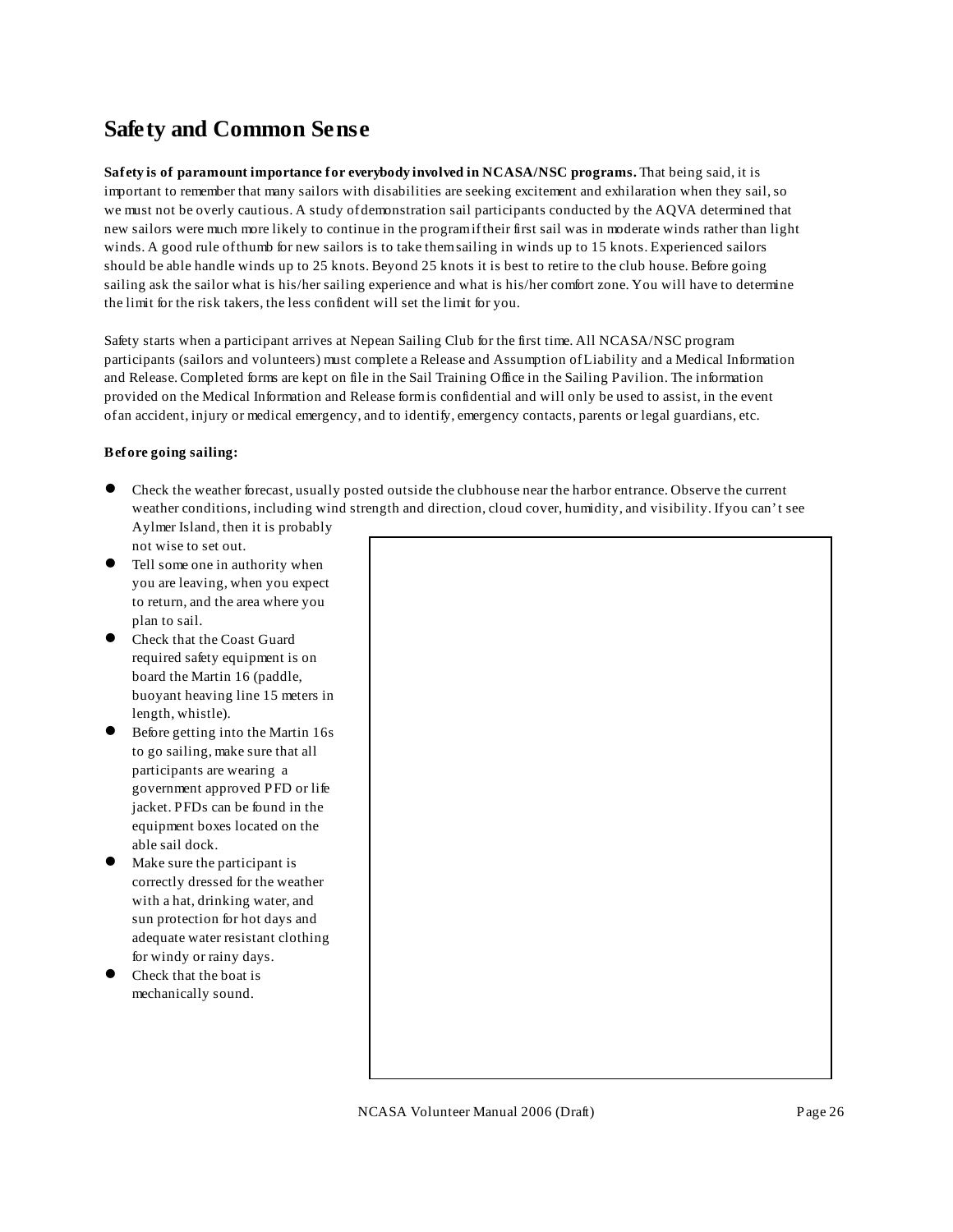#### **While on the water:**

- ! Be observant for changing weather. Dark clouds forming to the southwest or west often warn of an impending thunder storm**.** Dark clouds forming over the Gatineau Hills are usually not a major concern as they will normally track east. **There are exceptions to these rules.**
- Watch the humidity and visibility. If while you are sailing Aylmer Island (three miles to the northwest of the club) becomes obscured, it is time to return to the dock. A weather system is coming down the Ottawa River bringing rain and possibly high winds.
- ! Talk to the sailor and watch for signs of hypothermia or heat prostration. Is the sailor uncontrollably shivering (mild hypothermia)? Are the sailor's responses to your questions making sense? Does the sailor need drinking water and a wet sponge on the back of the neck to cool off on a hot light wind day? Is the sailor getting tired or overwhelmed by the conditions? His/her responses will determine whether you should continue sailing or return to the dock. The decision should be made jointly by the sailor and the companion. **Err on the side of caution.**
- ! Beware of the shoals and dangers in the vicinity of the Nepean Sailing Club. These include:
	- Deschenes Rapids adjacent to Britannia Yacht Club (on the top of the chart on page 25).
	- Britannia shoal directly north east of the channel into NSC approximately half way between NSC and BYC. It is marked by a Green buoy K1 at its western end.
	- The area directly north of Rocky Point
	- Blueberry Reef on the Quebec shore, northwest of Nepean Sailing Club. It is marked at its southern end by a red buoy K4
- Be aware of running aground, especially on a lee shore (with the wind pushing you further and further onto the shore). If you run aground attempt to heel the boat to free it from the bottom. Use the assistance of a power boat if possible. **Do not raise the keel. The boat will become unstable and could capsize.**
- ! If you are caught out in Lac Deschenes in a storm and you are able to reach or run back into NSC, consider whether lowering and flaking the main sail will give the Martin 16 more steering control. If, upon entering the channel into the NSC harbor, you can not sail up-wind to the able sail dock, make your landfall at the dinghy dock. Securely tie the boat up at the dinghy dock and lower both the main sail and jib. Make sure the sailor has adequate clothing to keep dry and warm while you await for the storm to diminish in strength. When the winds drop or when you have additional assistance, move the boat to the able sail dock.

#### **Upon return:**

- ! Make sure that the sailor's hands and arms are inside the cockpit, when returning to the dock
- ! Always approach the dock with the wind forward of the beam (preferably close hauled).
- Use a roving fender rather than your arms and legs to fend the boat off the dock. The Martin 16 is a heavy boat; hands, or feet can easily be crushed, if they get caught between the hull and the dock.
- ! Make sure the boat is secured to the dock at both the bow and stern and the preventer is attached to the shroud, before assisting the sailor out of the boat.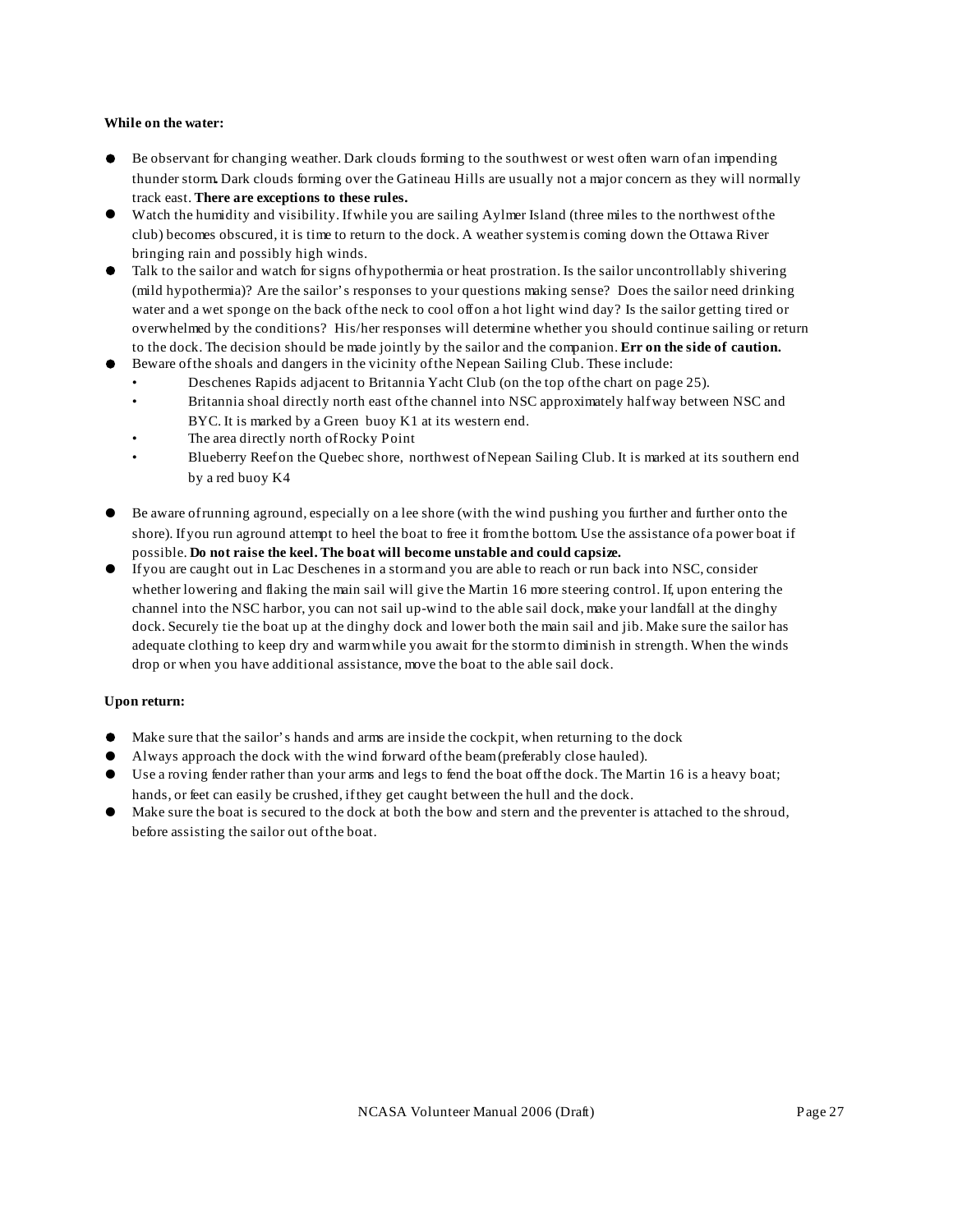# **Out of town regattas**

Both sailors and volunteers benefit from out of town regattas. Sailors expand their sailing experiences: They sail on new and unfamiliar waters and get the opportunity to experience current and ocean tides. As well they visit cities and sailing clubs in other parts of Canada and the United States which they might not get to visit. Also important they get to meet, befriend and share comraderie with sailors from programs across Canada and possibly around the world.

Volunteers attending out of town regattas share ideas and learn how other programs solve common problems. Like the sailors, they get to visit sailing clubs in other parts of Canada and develop friendships.

Out of town regattas entail lots of pre-trip organization including hauling the Martin 16s out of the water, de-rigging and preparing the boats for trailering, making sure the trailers are road worthy, and then transporting the boats to the regatta site. At the regatta site, the boats need to be rigged for racing, launched and safely secured at a dock. The docks are often exposed to wind and waves, so in order to prevent damage the boats need fenders for protection. After the regatta is finished the boats need to be hauled out, de-rigged, and safely transported back to Nepean Sailing Club.

#### **NCASA Team Captains**

The directors of NCASA will appoint a team captain for each regatta. The role of the team captain is to identify those sailors who are interested in attending the regatta, to obtain the Notice of Race for the regatta, to recruit volunteers to serve as sailing companions, coaches, and boat transporters, and to research accommodation and travel options to the event.

#### **Hauling the Martin 16 out of the water using the dinghy launching ramp**

Paddle the Martin 16 to the west dinghy ramp. Tie the boat to the dock about twenty five feet from the edge of the water. **Remove the rudder pin and swing the rudder blade to the "up" position and re-insert the rudder lock pin.** You must not pull the Martin 16 out of the water with the rudder pinned in the down position as you can damage the transom of the boat.

Before raising the keel, un-cleat the jib and main sheets from the cleat on the top of the keel (or unwrap the sheets from the drum of the autohelm). Make sure there is enough free line and that it will not jam when the keel is fully raised. Failure to un-cleat the sheets could break the fairleads on the underside of the spray deck. Grab the keel lift line and raise the keel fully. Cleat the keel lift line, coil and stow the free end in the cockpit.

Back the trailer into the water, then guide the boat onto the trailer and attach the trailer winch line to the bow eye. Winch the Martin 16 up to the rubber " bow chock" and then release the winch line about 4 inches. This allows the bow angle to change as the boat leaves the water on the trailer. Move the trailer slowly out of the water making sure that the boat is vertical on the trailer and the keel is resting on the trailer keel support. Once the boat is out of the water release the keel lifting line from its cleat.

If you are using the double trailer (towing two boats to a regatta on one trailer). First back the trailer down one side of the dinghy dock and put one Martin 16 on the trailer in the trailer bunk closest to the dock. Move the trailer and boat out of the water and repeat the process on the opposite side of the dock with the second boat floated into the empty trailer bunk. Slowly move the trailer with two boats up the dinghy ramp to a quiet location in the dinghy yard where the masts can be lowered and the boats can be prepared and secured for highway transport.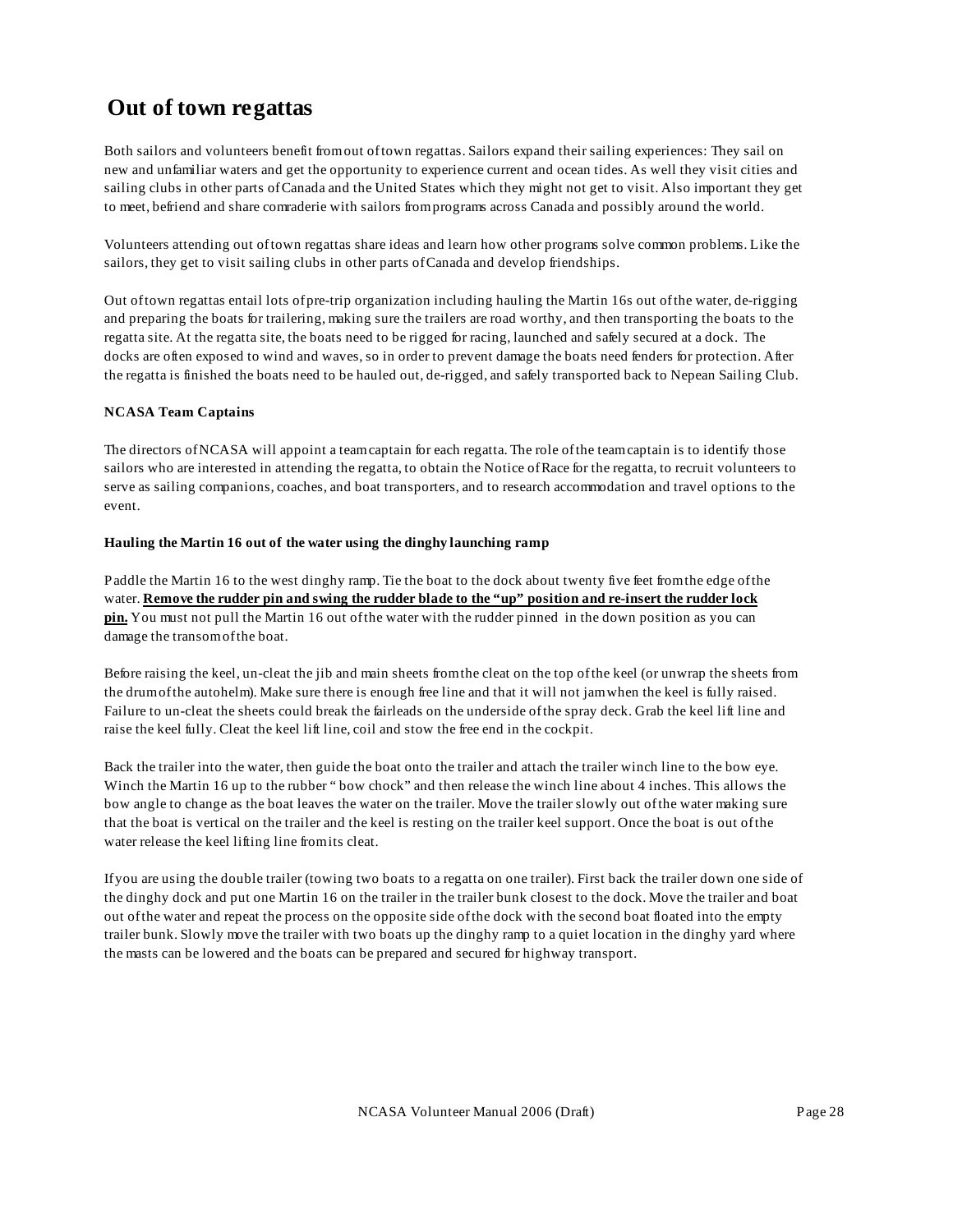#### **Preparing the boats for trailering**

After the trailer has been moved to a quiet location in the dinghy park adjacent to water and electric power,

- Empty the boat(s) of any water in the cockpit, aft compartment, and bow compartment.
- ! Check the bilge pump and its hoses. If the hoses are cracked and the hose clamps lose, repair as required.
- Remove the rudder from the rudder head, clean it and put it in its protective travelling case. Put the rudder bolt back in the rudder head and tighten it snugly.
- Remove the seat, battery and any debris (rags, empty water bottles, paper etc) that has collected inside the boat. Wash the boat interior, topsides and exterior of the hull finishing with the keel. A clean hull is important to a winning sailor and reflects on the NCASA/NSC program. Replace the seat, keeping the seat back lowered.
- ! Pump the boat dry, and sponge any remaining water out of the cockpit and the aft storage compartment. If you have assistance, have your assistant raise the bow while you sponge out the residual water. The hull of the boat should be buffed with rubbing compound, waxed and polished with teflon polish. This definitely should be done if the boat has been in the water for more than four weeks.
- Remove the sails from the boom. Check sails for wear, bent hardware, chafed lines (outhaul) etc. If sails have tell-tails (tickers), check that they are properly attached. Replace ifnecessary**.**
- Lay the jib on top of the mainsail and roll both sails. When rolled, put them in their sail bags. Make sure the bag number matches the sail number as the sails are not the same size
- ! Un-attach the boom from the mast as follows: Un-tie the bungie cord which runs along both sides of the boom making sure that you don't lose the plastic hooks which are attached to the bungie cord. Un-cleat the boom topping lift (located in the middle of the boom) and carefully lower the outer end of the boom to the deck. Remove the retaining cotter pin at the front end of the boom which holds the boom to the gooseneck. Slowly pull the boom aft until it is free of the gooseneck pin. Lower the boom to the deck. Undo the vang shackle attached to the bail at the foot of the mast so the block and line are not attached to the mast. Put padding between the boom and the deck so the boom does not scratch the boat.
- ! Prepare the mast for lowering by first attaching the shackle end of the jib and main halyards to the bail at the foot of the mast. Un-cleat the free end of the jib halyard from the cleat on the cockpit shelf and untie the stopper knot. Holding the halyard where it exits the mast, pull the free end of the halyard through the deck fairlead. Wrap the free end around the mast above the gooseneck and tie off. Repeat the same steps with the main halyard.
- ! **Two volunteers are needed to safely lower the mast.** Volunteer A climbs onto the deck of the Martin 16 and stands just behind the mast with one leg on each side deck. He should hold the mast from behind at his chest level. Volunteer B, standing on the ground beside the bow of the boat, unties and slowly releases the lanyard that attaches the forestay to the front of the jib boom (on some Martin 16s to the bow). When the forestay is loose, volunteer A lets the tip of the mast swing back and, in one motion, lifts the mast out of the mast step and swings the butt toward the bow while lowering the tip. Be careful not to drop the tip too fast so it hits the deck hard. Rotate the mast 180 degrees so the spreaders face up. Place padding on the deck and lay the mast along the deck. Be especially careful to pad the mast along the deck splash rail. Wrap the forestay around the mast and tie the end with a light piece of line, so it will not drag along the road or flog the mast, while trailering.
- Take the Windex off the tip of the mast and store in a safe place. The Windex is fragile and expensive.
- ! Tie the foot of the mast to the bow and the tip of the mast to the rudder head using light lines. The mast should not move when pushed laterally across the deck. Lash the boom tightly to the mast being sure to place padding between the mast and boom.
- The the keel securely to the keel bunk using a  $\frac{3}{8}$  inch diameter line.
- ! Tie the boat down across the trailer using the yellow tie down straps. The forward strap should come across the boat just in front of the mast step while the aft strap should cross the aft deck. Make sure that you put padding underneath the strap where it crosses the edge of the deck. Tighten the straps until they are firmly snug but do not

**Although Nepean Sailing Club does not have overhead wires and other obstructions in the dinghy park, other clubs are not so fortunate. Always check for overhead wires before raising the mast and moving the**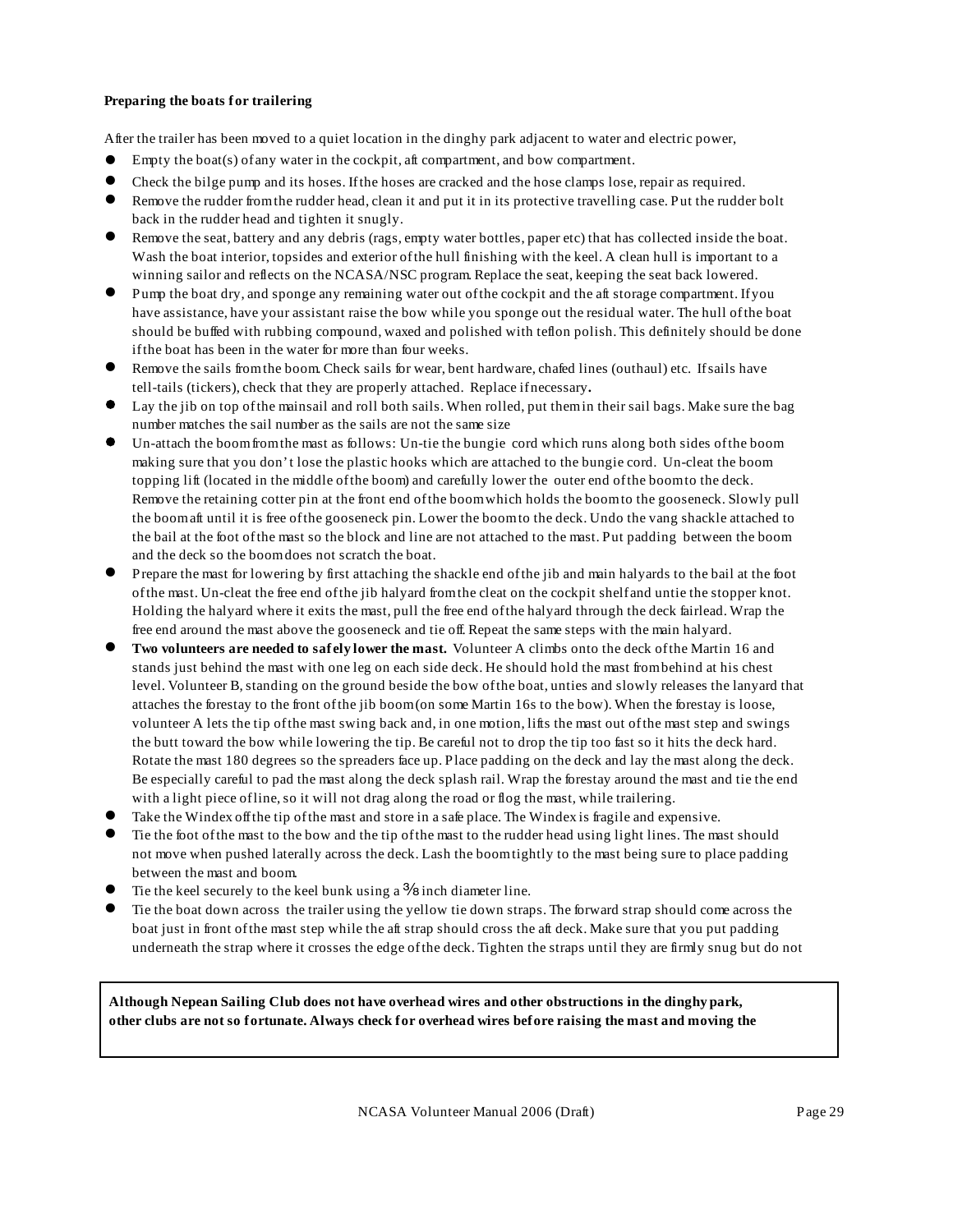over tighten as you can damage the boat**.** Tie the tail of the strap around the strap winch and the standing part of the strap so the tail will not flap in the wind and loosen while trailering.

#### **The hitch ball on the towing vehicle should be 2 inches in diameter. Do not use a 1**f **inch ball as the trailer may detach while driving causing a serious accident.**

- ! Attach the trailer to the hitch of the tow vehicle and secure the trailer hitch lever. The lever should be pinned so it will not release while the boat is being towed.**.** Raise the trailer jack and rotate 90 degrees so it rests along the frame of the trailer.
- ! Attach the safety chains in an X pattern between the trailer and the tow vehicle. Make sure the chains attach to the tow vehicle at two points and there is enough slack to turn corners but they are not so loose that they drag along the road.
- ! Attach the connect for the trailer lights in the receptacle on the tow vehicle. Check that the running lights, brake lights and turn signals work on both the tow vehicle and trailer. If the lights don't work, use an electrical multimeter to test the circuit starting at the tow vehicle receptacle. The problem is usually corroded connections or defective bulbs caused by immersing the trailer with the running lights on.
- ! Check the trailer tires for proper inflation. Under inflation is a primary cause of tire failure while towing boats. The correct amount of air pressure is embossed on the tire. NSC has a compressor which should be used for inflating the tires.
- ! Using a grease gun, check the wheel bearings for sufficient grease. Back pressure on the trigger of the grease gun or excess grease flowing around the grease nibble indicates the bearing has adequate grease.
- ! Check that the trailer has a licence plate. Occasionally NSC members borrow licence plates and fail to return them to the trailer. You don't want to have to explain to the Ontario Provincial Police that you are unaware the trailer is missing its plate.
- Give the trailer and tow vehicle a final inspection before departing on your trip. Firmly push the boat laterally. If the boat moves across the bunks the straps need to be tighter.

#### **Insurance and trailer registration information**

Before leaving for a regatta, ask the NSC office to provide you with a photocopy of the Martin 16 liability insurance coverage. Most regattas require competitors to show proof of liability insurance in the event of accidents or collisions occurring on the water. NSC's liability insurance policy includes all of its coach boats and sail training boats including the Martin 16s.

Also ask for a photocopy of the NSC trailer licence registration . The actual form is Province of Ontario Vehicle Permit and it is required to be in the tow vehicle while the trailer is being towed. Make sure the permit is the correct one for the trailer you are towing.

#### **Able sail tote boxes and spare parts**

 A tool box and two tote boxes of spare equipment are stored in the Able Sail equipment locker located in the NSC service building. Take these to all out of town regattas. One tote box contains soft parts such as extra lines, padding for the boats and the trailer tie down straps. Store the boom up sail covers in this box while at the event. The second box contains duct and electrical tape, spare fittings, shackles, bolts, nuts and screws. These should assist you if you have an equipment breakdown while at the regatta. It is also wise to take fenders to the regatta to protect the boats from the edge of docks while they are moored overnight. Often the docks are not well protected from wind and waves and the hulls can be quickly marred .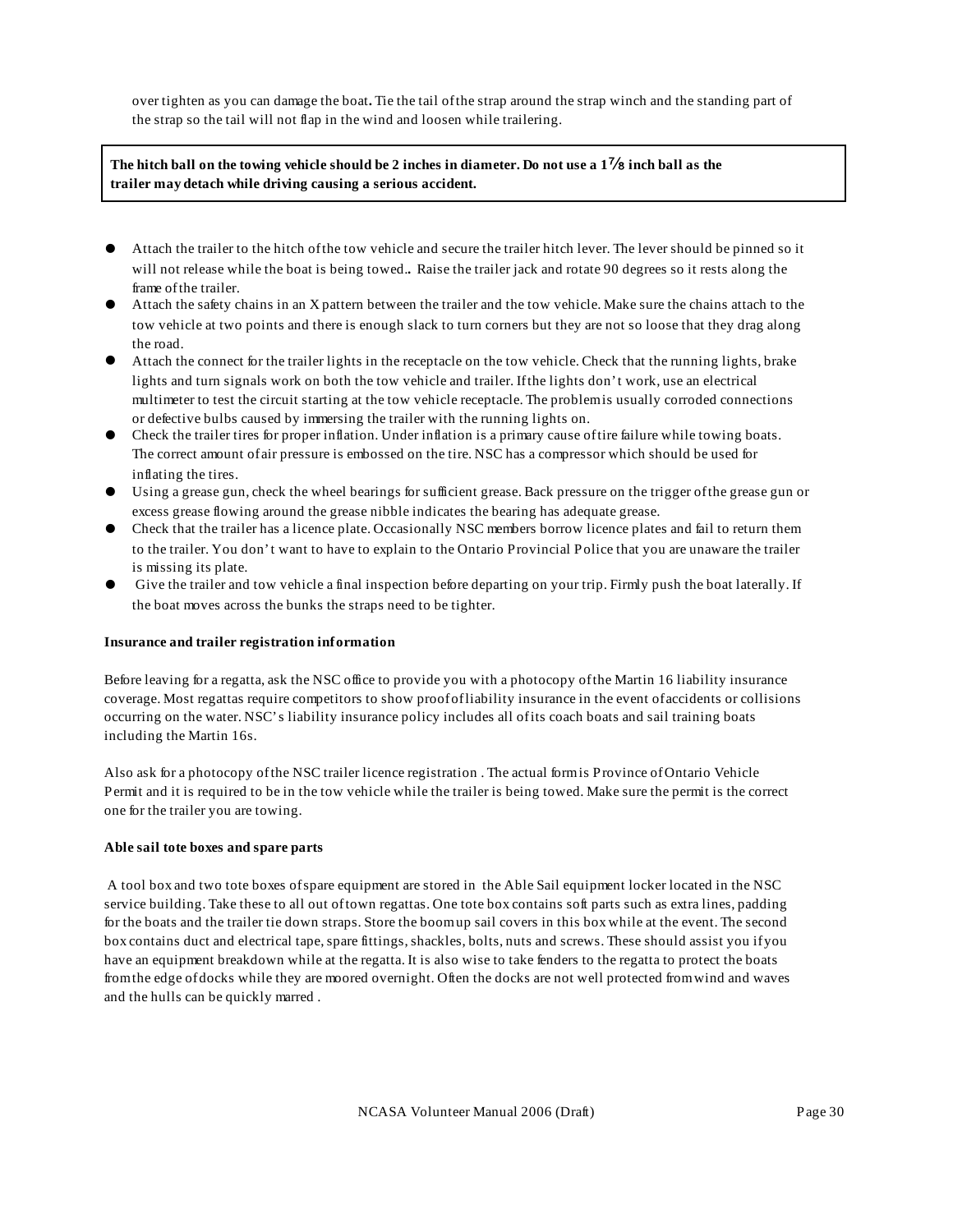#### **Expense Claims for out of town regattas**

Volunteers are reimbursed for normal expenses incurred while traveling and attending regattas. These include gas and oil for the tow vehicle, meals and accommodation. Prior to the regatta, get an expense claim form from the NCASA team captain. Retain receipts for all expenses incurred. Submit the expense claim form and receipts to the team captain within 14 days of your return from the regatta.

#### **Launching the Martin 16 using a hoist and wire lifting sling**

At some clubs, (Pointe Claire Yacht Club, Kingston Yacht Club) the Martin 16s must be launched using a power hoist and a wire lifting sling. Only factory supplied slings must be used and special precautions must be taken to ensure the safety of all involved.

- The hoist must have a minimum lifting capacity of 1,000 lbs.
- ! The person operating the hoist controls must have training on the equipment and be approved by the host club.
- ! The sling consists of two wire cables which are the same length and a third longer wire cable. The wire cables are all are permanently attached to a large stainless rigging ring. A snap hook is attached to the opposite end of each cable.
- ! To prepare the boat for launching, step the mast, put the rudder on the rudder head and pin the rudder in the down position, cleat the keel lanyard, and untie the boat from the trailer. Tie two long lines to the boat, one at the bow and one at the stern. These will allow you to control the movement of the boat when it is lifted off the trailer.
- ! Attach the snap hook of one of the short cables to the starboard chain plate, attach the snap hook of the other short cable to the port chain plate. The longer cable is connected to the lifting plate **on the aft deck on Martin 16 # 94**. On Martin 16, # 15 & # 16, wrap the cable between the rudder head and the top rudder gudgeon, making sure it is under the top gudgeon. Hook the snap hook onto the standing part of the cable because it is unclear whether there is a strong backing plate under the lifting plate on these boats.
- Slowly lift the boat from the trailer. The keel should be cleated in the raised position and the boat should be 5 to 10 degrees low at the bow. This prevents the top of the mast from making contact with the hoist cable.
- When the boat is raised so the keel clears the trailer, slowly swing the boat away from the trailer and over the water by swinging the hoist boom. Control the speed of the rotation of the hoist boom using the bow and stern lines of the Martin 16.
- 
- When the boat is over the water, stop the rotation and lower the boat to the water. When
	- the hoist cable goes slack, unhook the cable from the sling.
- ! Unhook the sling from the shrouds and aft lifting strap and move the boat away from the hoist. Be careful not to drop the slings into the water as they do not float.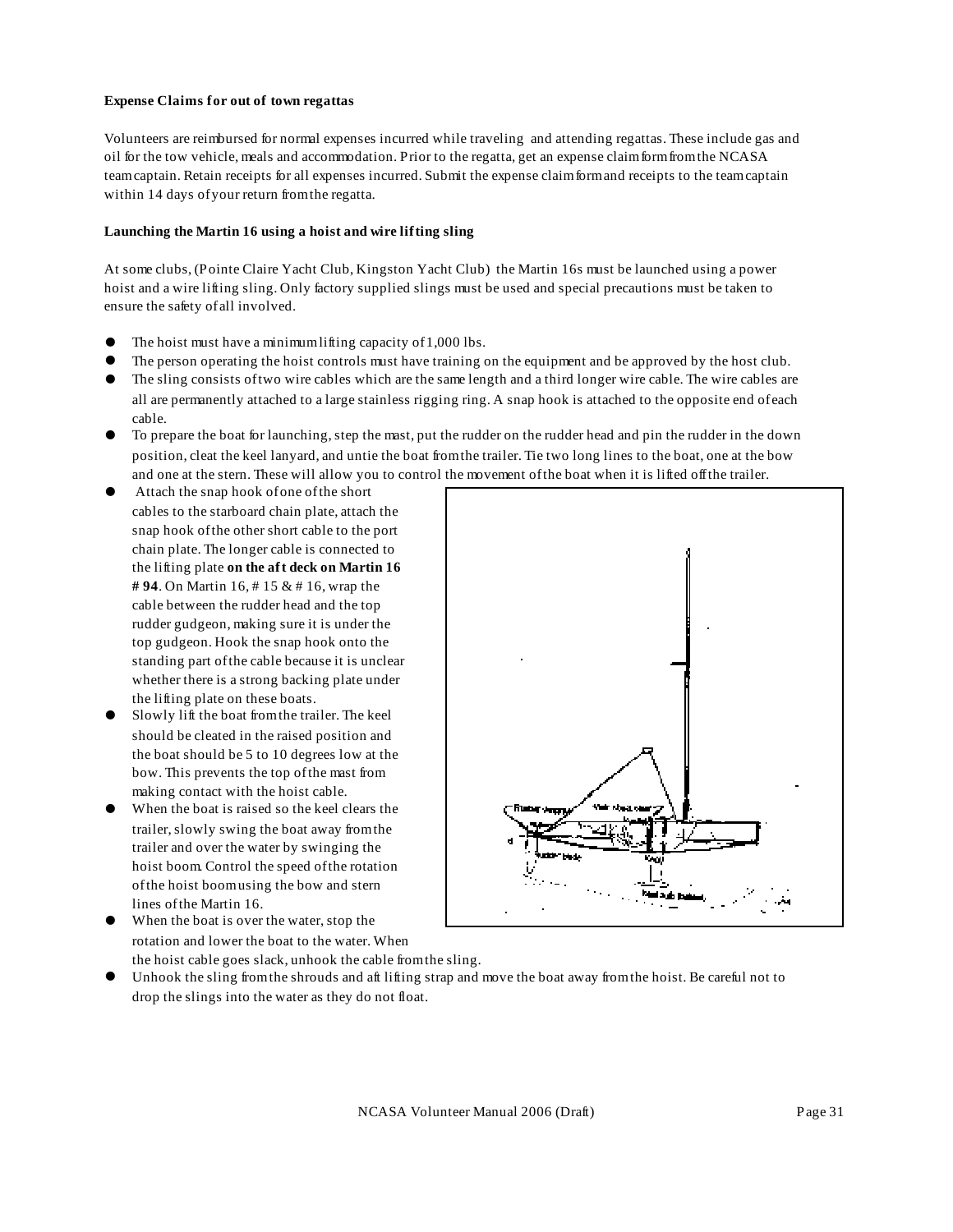**For safety, nobody gets under the Martin 16 at any time when it is lifted off the trailer using the hoist. Keep a safe distance away (3 to 4 meters). The hoist operator should be able to see the boat at all times. Only one person should be instructing the hoist operator on when to raise and lower the boat.**

**To avoid stress on the hoist motor it is important to lift the boat off the trailer in one motion, stopping the hoist only when the boat clears the trailer. Starting and stopping the hoist every few seconds while lifting the motor puts stress on the hoist motor and will eventually burn it out.**

#### **Returning the boats to NSC**

After a weekend regatta it is important to get the boats operational at NSC as quickly as possible. If you arrive back late on Sunday afternoon, it is best to rig the boats and launch them before leaving NSC. Count on spending 60 to 90 minutes for this operation. If you arrive back at NSC in the evening it is probably best to arrange for volunteers to rig and launch the boats on Monday morning. It is important that this be arranged between the volunteers and the team captain so that able sail programs are not disrupted.

If any of the boats, trailers or equipment have been damaged at the regatta (beyond something that is an easy repair by a volunteer), it is important to advise the NSC Club manager in writing, outlining the nature of the damage and how the damage occurred. This report should be filed in conjunction with the team captain. If the damage includes fiberglass repairs, you should get quotes from qualified trades people, for the cost of fixing the damage.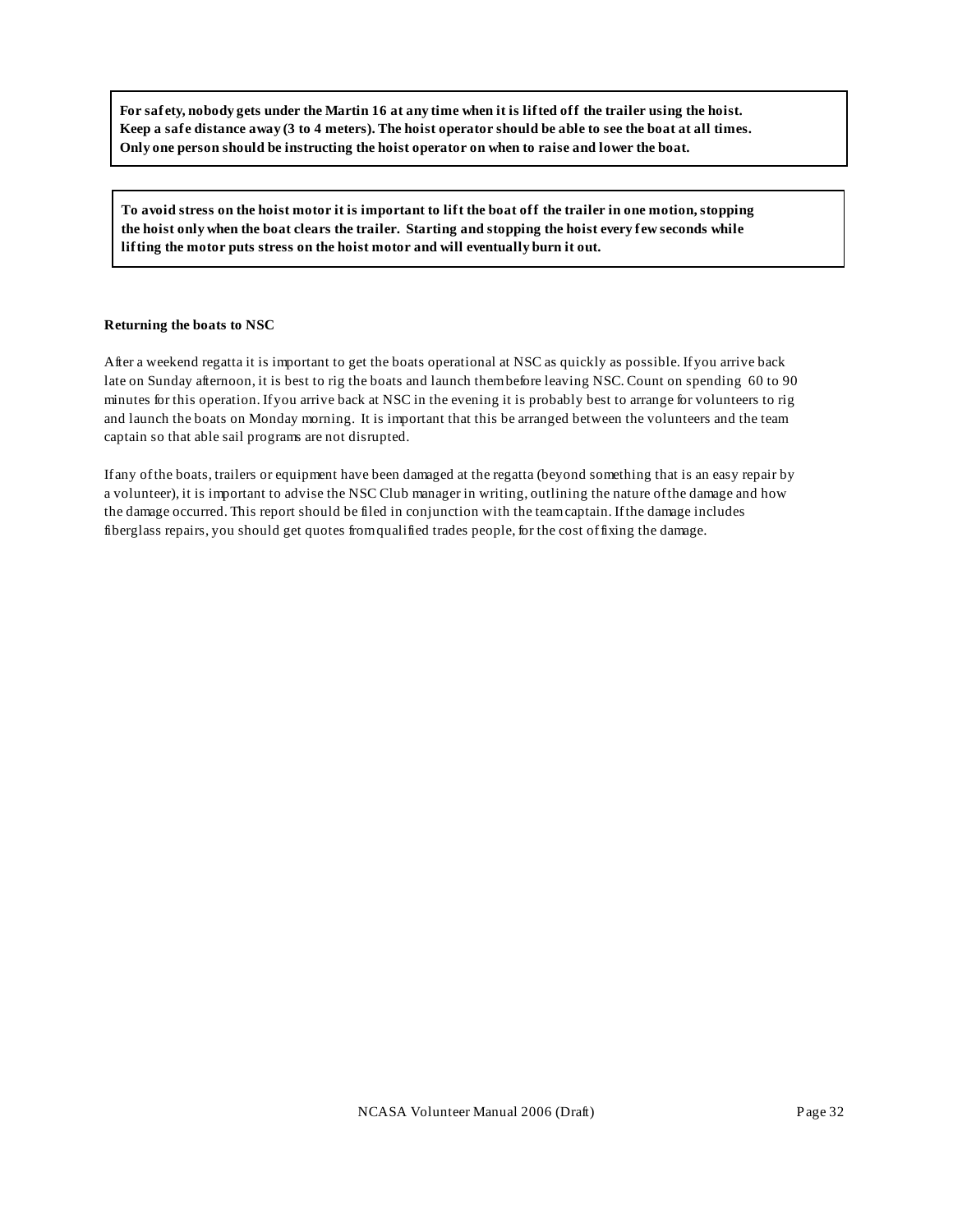# **NCASA & NSC Special Events**

#### **Opening Day 2006:**

Opening day will be Sunday May 28. Opening day gives new sailors the opportunity to try sailing while current members can refresh their skills. Normally a BBQ lunch is hosted by NCASA, and old friendships are renewed for the upcoming season. Volunteers are needed as companion sailors, dock assistants and as part of the organization of the social event. Prior to the event volunteers are needed to prepare the boats for launch, to re-install the hoists on the able sail dock, and to move the equipment boxes back onto the dock for the upcoming season.

#### **National Capital Cup 2006:**

National Capital Cup is NCASA/NSC's major competitive regatta for sailors with disabilities. It is a legacy of the 2003 Mobility Cup. In 2006, NCC will be hosted on July 8 & 9<sup>th</sup>. We are expecting a large number of participants from Eastern Canada and Northeastern United States. Volunteers are needed for the following tasks:

| Friday July 7 <sup>th</sup>                          | registration of competitors                 |
|------------------------------------------------------|---------------------------------------------|
|                                                      | helping launch out of town boats            |
| Sat and Sun July 8 <sup>th</sup> and 9 <sup>th</sup> | for sailing companions                      |
|                                                      | dock assistants                             |
|                                                      | race officials                              |
|                                                      | social activities                           |
| Sun July $9th$                                       | to assist in hauling boats out after racing |

#### **Easter Seals Regatta 2006:**

Nepean Sailing Club and the Easter Seal Society host the Easter Seals regatta July  $14<sup>th</sup> \& 15<sup>th</sup> 2006$ . This regatta is a major fund raiser for the Easter Seals Society in the National Capital Region. As part of the regatta, Easter Seals families are given an opportunity to sail the Martin 16 sailboats. Sailing companions and dock assistants are needed to take new sailors out for a sail. NCASA members are normally available to provide mentoring for these participants.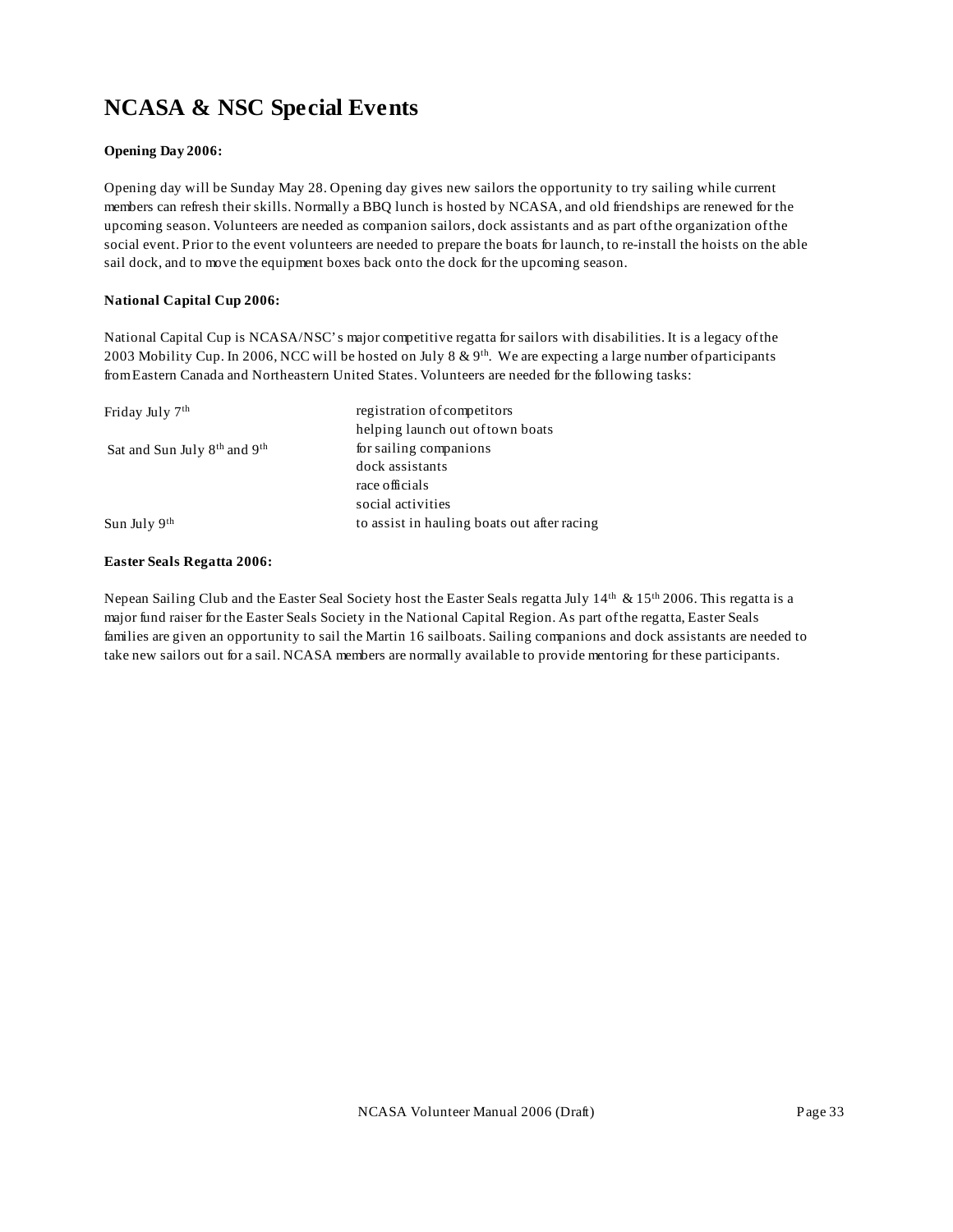# **Appendix A: NCASA Supporters and Sponsors**

Nepean Sailing Club City of Ottawa National Capital Sports Council for the Disabled, Inc. Ottawa 67's Hockey Club Kiwanis Club of Rideau (Ottawa) Inc. Royal Ottawa Hospital Foundation Rehabilitation Centre of the Ottawa Hospital Discover Boating, Canadian Marine Manufacturers Association Ontario Trillium Foundation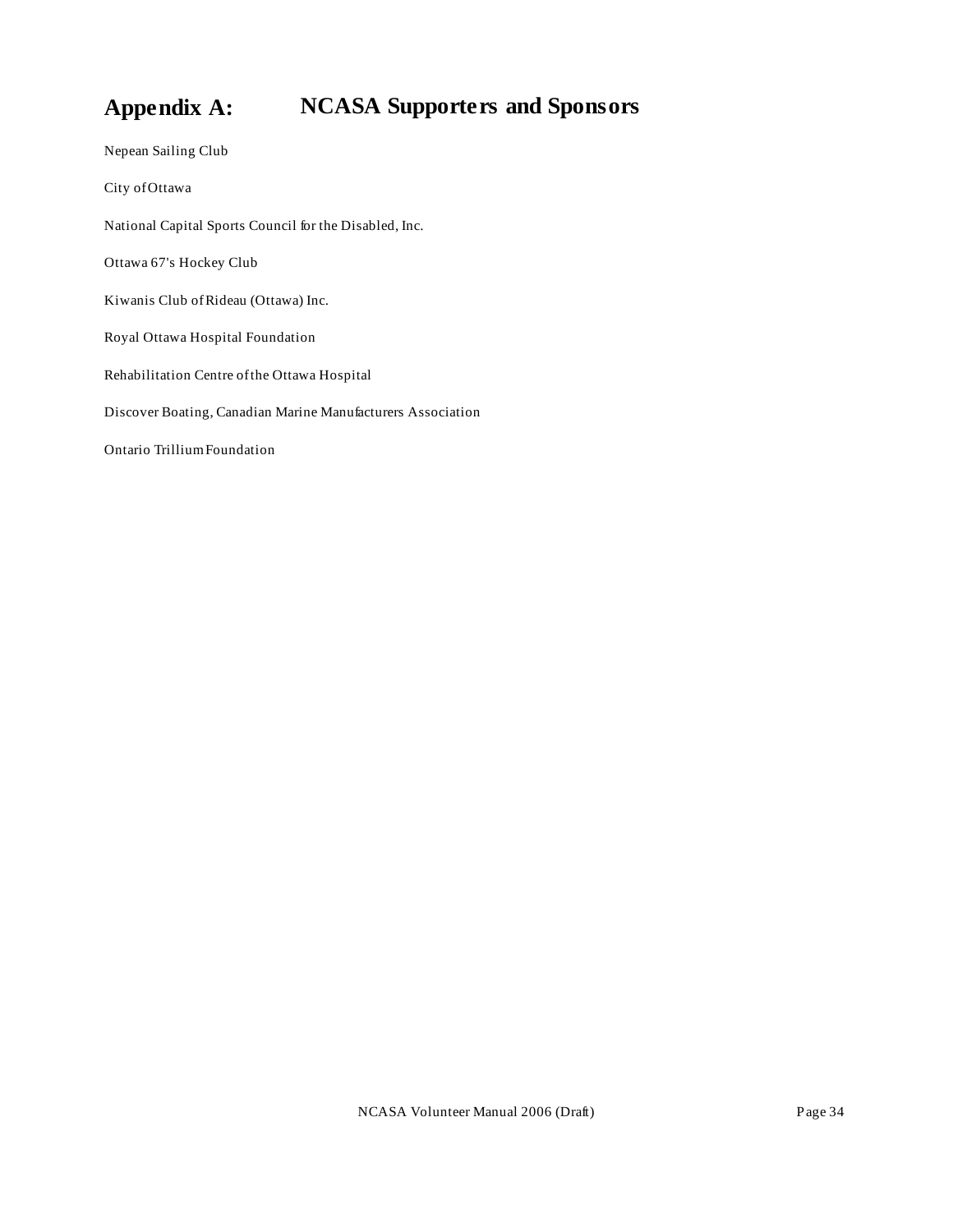# **Appendix B: Other Able Sailing Programs in Canada, Contact Information**

#### **British Columbia:**

| Organization                        | <b>Sailing Location</b>                                                    | <b>Principal Contact</b> | Tel/e-mail                                                           |
|-------------------------------------|----------------------------------------------------------------------------|--------------------------|----------------------------------------------------------------------|
| DSA - Victoria                      | CFSA-Esquimalt<br>1001 Maple Bank Road<br>Victoria, BC                     | Doug Nutting             | 250-477-6314<br>dnutting@rivonline.org                               |
| DSA - Vancouver                     | Jericho Sailing Centre<br>1300 Discovery St<br>Vancouver, BC               | Duane Geddes             | 604-688-6464 ex 126<br>$d$ geddes $@$ reachdisability.o<br><u>rg</u> |
| Mid Island Disabled<br>Sailing Assn | Ladysmith Maritime<br>Society,<br>Ladysmith, BC                            | Chris Loscerbo           | 250-246-9971                                                         |
| DSA - Kelowna                       | Central Okanagan Sailing<br>Association<br>1220 Hobson Road<br>Kelowna, BC | Hans van Leening         | 250-860-7990                                                         |

#### **Alberta:**

| Organization  | <b>Sailing Location</b>                | <b>Principal Contact</b> | Tel/e-mail                         |
|---------------|----------------------------------------|--------------------------|------------------------------------|
| DSA - Alberta | Glenmore Reservoir<br>Calgary, Alberta | <b>Steve Alvey</b>       | 403-870-7210<br>steve@martin16.com |

#### **Saskatchewan:**

| Organization     | <b>Sailing Location</b> | <b>Principal Contact</b> | Tel/e-mail                  |
|------------------|-------------------------|--------------------------|-----------------------------|
| Wind on my Wings | Wascana Lake Marina     | KimIves                  | Kimberley Ives @ sasktel.sk |
| (WOMW)           | Regina, SK              |                          | .ca                         |

#### **Manitoba:**

| Organization                 | Sailing Location                                                | <b>Principal Contact</b> | Tel/e-mail                      |
|------------------------------|-----------------------------------------------------------------|--------------------------|---------------------------------|
| Disabled Sailing<br>Manitoba | Fort Whyte<br>Winnipeg, MB<br>Pelican Yacht Club<br>Nanette, MB | Lawrence Mazur           | 204-889-1366<br>lmmazur@mts.net |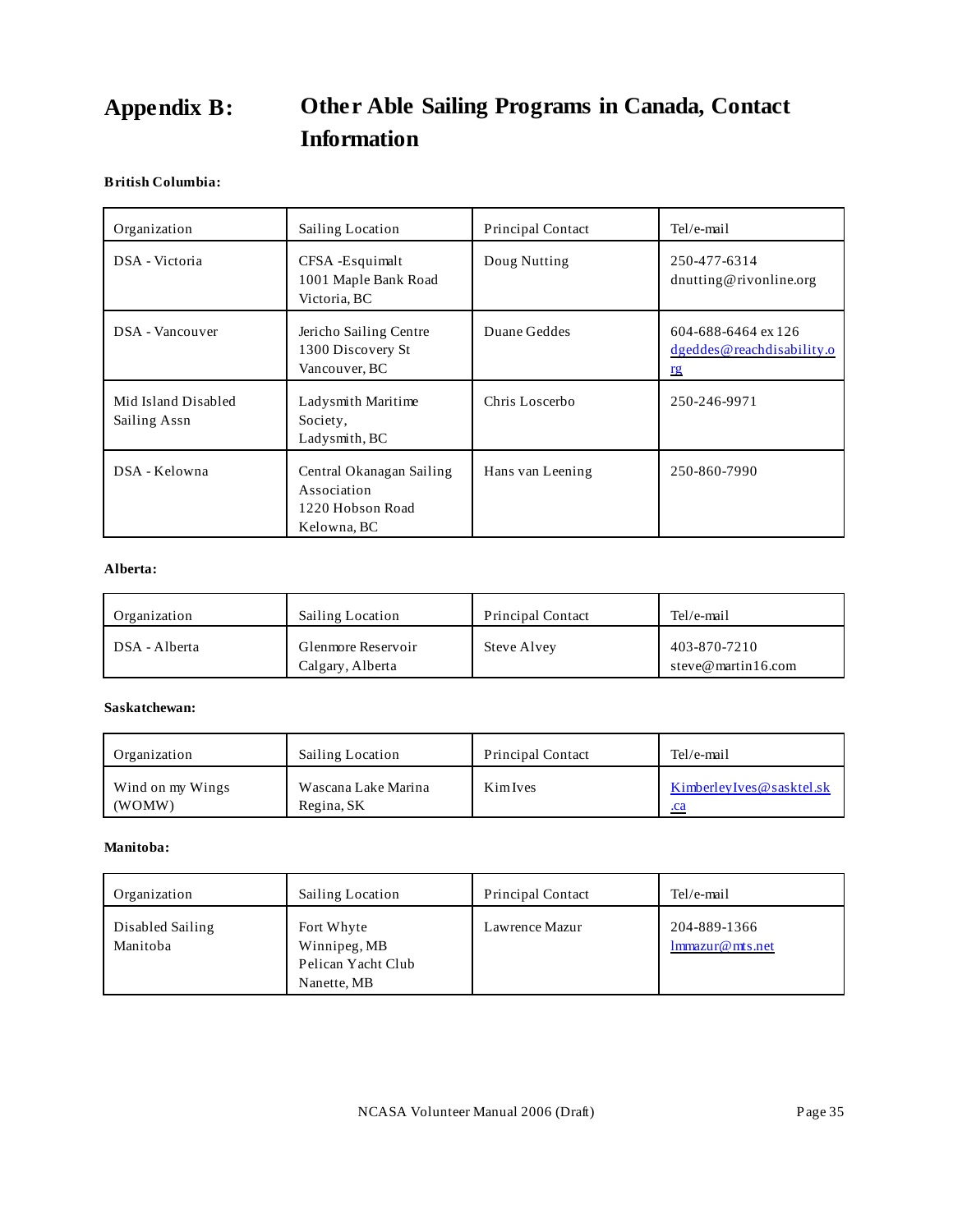#### **Ontario:**

| Organization                     | Sailing Location                                                     | <b>Principal Contact</b> | Tel/e-mail                                |
|----------------------------------|----------------------------------------------------------------------|--------------------------|-------------------------------------------|
| RHYC Able Sail                   | Royal Hamilton Yacht<br>Club<br>Foot of McNab St N.<br>Hamilton, ON  | Jenny McEwen-Hill        | 905-383-3630                              |
| Disabled Sailing Assn<br>Ontario | Queens Quay Boating<br>Centre<br>275 Queens Quay West<br>Toronto, ON | Adrian Sivell            | 416-766-6743                              |
| Quinte Sailability               | CFB Trenton Yacht Club<br>Astra, ON                                  | Dennis Fletcher          | 613-475-4427<br>d.w.fletcher@sympatico.ca |
| Able Sail Kingston               | Kingston Yacht Club<br>1 Maitland St<br>Kingston, ON                 | Audrey Kobayashi         | 613-533-3035<br>kobayashi@post.queensu.ca |

#### **Quebec**:

| Organization                               | Sailing Location                                                                                                                                                                      | <b>Principal Contact</b> | Tel/e-mail                         |
|--------------------------------------------|---------------------------------------------------------------------------------------------------------------------------------------------------------------------------------------|--------------------------|------------------------------------|
| Association Quebecoise de<br>voile adaptee | Pointe Claire Yacht Club<br>1 Cartier Street<br>Pointe Claire QC<br>Club Nautique Petit Lac<br>Magog<br>8683 rue Saroy<br>Deauville, Qc<br>Club de Voile Lac<br>Beauport, Quebec City | Rene Dallaire            | 514-846-2171<br>aqva@securenet.net |

#### **New Brunswick**:

| Organization            | <b>Sailing Location</b>              | <b>Principal Contact</b> | Tel/e-mail   |
|-------------------------|--------------------------------------|--------------------------|--------------|
| Able Sail New Brunswick | Shediac Bay Yacht Club<br>Shediac NB | Bob Melanson             | 506-885-8340 |

#### **Nova Scotia:**

| Organization                            | Sailing Location                              | <b>Principal Contact</b> | Tel/e-mail   |
|-----------------------------------------|-----------------------------------------------|--------------------------|--------------|
| Sail Able Association of<br>Nova Scotia | Shearwater Yacht Club,<br>Eastern Passage, NS | Judy Simms               | 902-463-4161 |